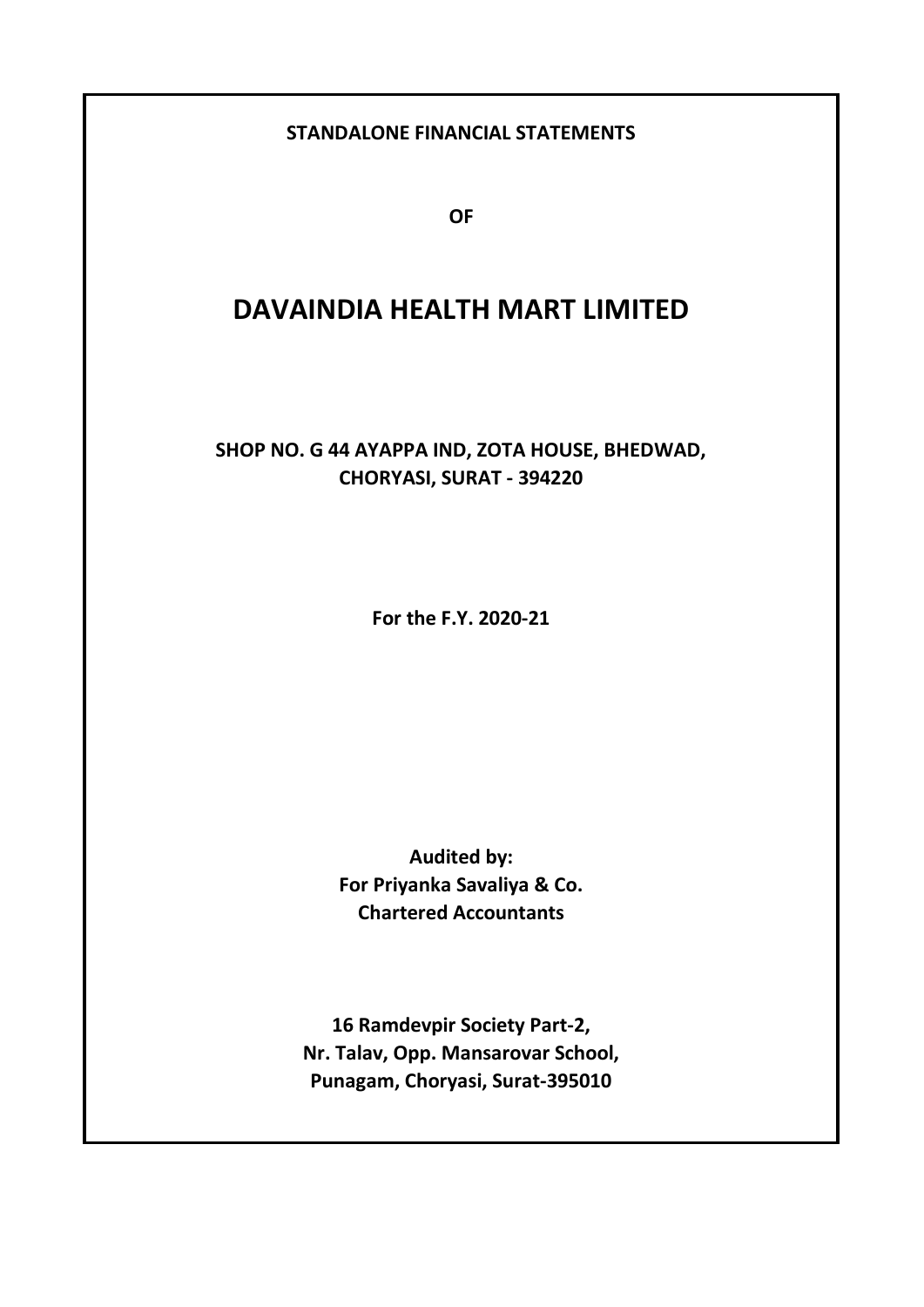# **16 Ramdevpir Society Part-2, Nr. Talav, Opp. Mansarovar School, Punagam, Choryasi, Surat-395010**

#### **INDEPENDENT AUDITOR'S REPORT**

#### **TO THE MEMBERS OF DAVAINDIA HEALTH MART LIMITED**

#### **Report on the Audit of the Financial Statements**

I have audited the accompanying Ind AS financial statements of DAVAINDIA HEALTH MART LIMITED (the "company"), which comprise the Balance Sheet as at March 31, 2021, the Statement of Profit and Loss (including Other Comprehensive Income), the Statement of Changes in Equity and the Cash Flows for the year ended on that date and a summary of the significant accounting policies and other explanatory information (hereinafter referred to as the " financial statements").

In my opinion and to the best of my information and according to the explanations given to me, the aforesaid financial statements give the information required by the Companies Act, 2013 ("the Act") in the manner so required and give a true and fair view in conformity with the Indian Accounting Standards prescribed under section 133 of the Act read with the Companies (Indian Accounting Standards) Rules, 2015, as amended, ("Ind AS") and other accounting principles generally accepted in India, of the state of affairs of the Company as at March 31, 2021, the profit and total comprehensive income, changes in equity and its cash flows for the year ended on that date.

#### **Basis for Opinion**

I conducted my audit of the Financial Statements in accordance with the Standards on Auditing (SAs) specified under section 143(10) of the Companies Act, 2013. My responsibilities under those Standards are further described in the Auditor's Responsibilities for the Audit of the Financial Statements section of my report. I am independent of the Company in accordance with the Code of Ethics issued by the Institute of Chartered Accountants of India (ICAI) together with the independence requirements that are relevant to my audit of the financial statements under the provisions of the Act and the Rules made thereunder, and I have fulfilled my other ethical responsibilities in accordance with these requirements and the ICAI's Code of Ethics. I believe that the audit evidence I have obtained is sufficient and appropriate to provide a basis for my audit opinion on the financial statements.

#### **Key Audit Matters**

I have determined that there are no key audit matters to communicate in my report.

#### **Information Other than the Financial Statements and Auditor's Report Thereon**

The Company's Board of Directors is responsible for the preparation of the other information. The other information comprises the information included in the Management Discussion and Analysis, Board's Report including Annexures to Board's Report, Business Responsibility Report, Corporate Governance and Shareholder's Information, but does not include the standalone financial statements and my auditor's report thereon.

My opinion on the standalone financial statements does not cover the other information and I do not express any form of assurance conclusion thereon.

In connection with my audit of the standalone financial statements, my responsibility is to read the other information and, in doing so, consider whether the other information is materially inconsistent with the standalone financial statements or my knowledge obtained during the course of my audit or otherwise appears to be materially misstated.

If, based on the work I have performed, I conclude that there is a material misstatement of this other information, I am required to report that fact. I have nothing to report in this regard.

#### **Management's Responsibility for the Financial Statements**

The Company's Board of Directors is responsible for the matters stated in section 134(5) of the Act with respect to the preparation of these financial statements that give a true and fair view of the financial position, financial performance, total comprehensive income, changes in equity and cash flows of the Company in accordance with the Ind AS and other accounting principles generally accepted in India. This responsibility also includes maintenance of adequate accounting records in accordance with the provisions of the Act for safeguarding the assets of the Company and for preventing and detecting frauds and other irregularities; selection and application of appropriate accounting policies; making judgments and estimates that are reasonable and prudent; and design, implementation and maintenance of adequate internal financial controls, that were operating effectively for ensuring the accuracy and completeness of the accounting records, relevant to the preparation and presentation of the financial statements that give a true and fair view and are free from material misstatement, whether due to fraud or error.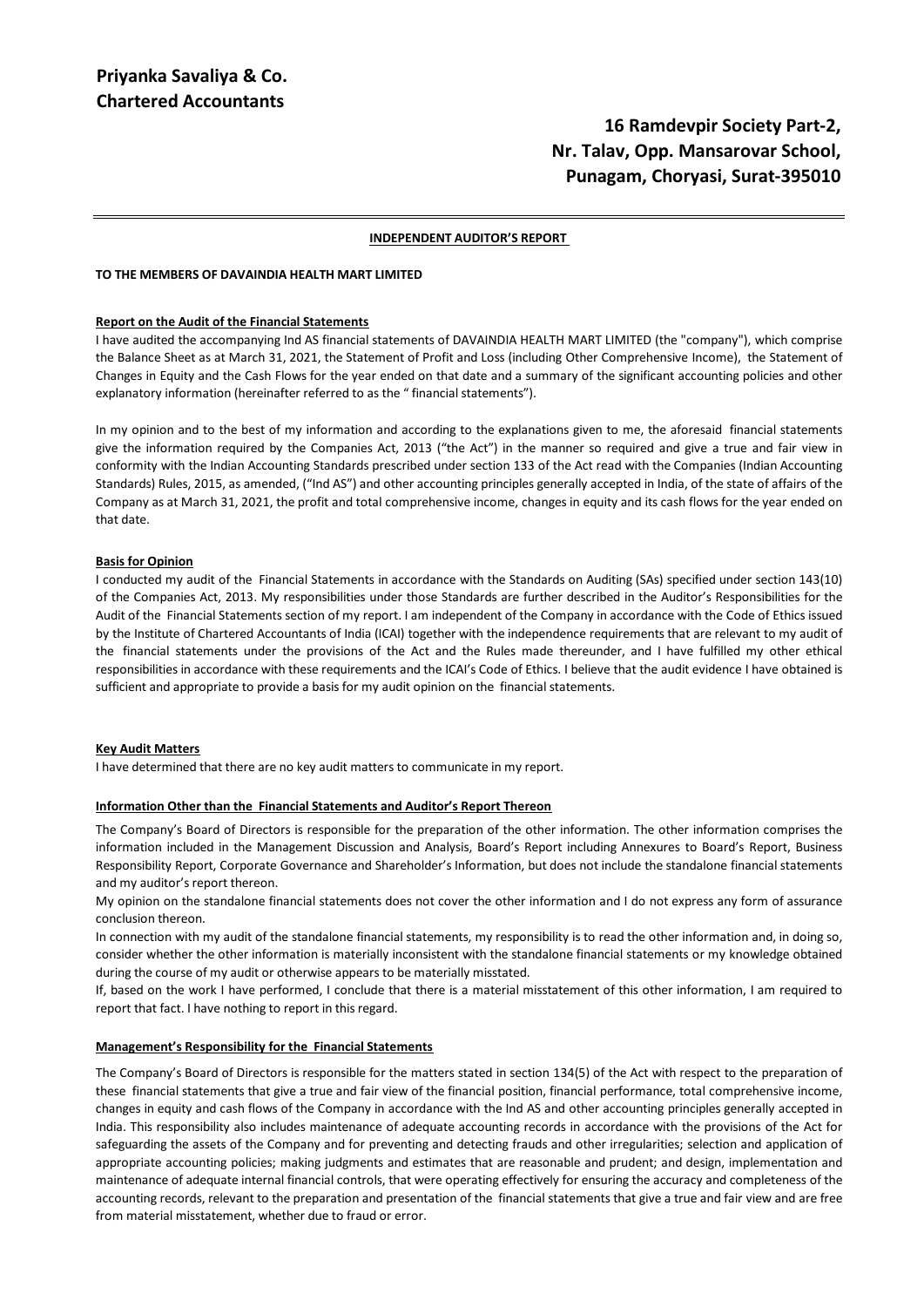In preparing the financial statements, management is responsible for assessing the Company's ability to continue as a going concern, disclosing, as applicable, matters related to going concern and using the going concern basis of accounting unless management either intends to liquidate the Company or to cease operations, or has no realistic alternative but to do so.

The Board of Directors are responsible for overseeing the Company's financial reporting process.

#### **Auditor's Responsibilities for the Audit of the Financial Statements**

My objectives are to obtain reasonable assurance about whether the financial statements as a whole are free from material misstatement, whether due to fraud or error, and to issue an auditor's report that includes my opinion. Reasonable assurance is a high level of assurance, but is not a guarantee that an audit conducted in accordance with SAs will always detect a material misstatement when it exists. Misstatements can arise from fraud or error and are considered material if, individually or in the aggregate, they could reasonably be expected to influence the economic decisions of users taken on the basis of these financial statements.

As part of an audit in accordance with SAs, I exercise professional judgment and maintain professional skepticism throughout the audit. I also:

- **-** Identify and assess the risks of material misstatement of the financial statements, whether due to fraud or error, design and perform audit procedures responsive to those risks, and obtain audit evidence that is sufficient and appropriate to provide a basis for my opinion. The risk of not detecting a material misstatement resulting from fraud is higher than for one resulting from error, as fraud may involve collusion, forgery, intentional omissions, misrepresentations, or the override of internal control.
- **-** Obtain an understanding of internal financial controls relevant to the audit in order to design audit procedures that are appropriate in the circumstances. Under section 143(3)(i) of the Act, I am also responsible for expressing my opinion on whether the Company has adequate internal financial controls system in place and the operating effectiveness of such controls.
- **-** Evaluate the appropriateness of accounting policies used and the reasonableness of accounting estimates and related disclosures made by management.
- **-** Conclude on the appropriateness of management's use of the going concern basis of accounting and, based on the audit evidence obtained, whether a material uncertainty exists related to events or conditions that may cast significant doubt on the Company's ability to continue as a going concern. If I conclude that a material uncertainty exists, I am required to draw attention in my auditor's report to the related disclosures in the financial statements or, if such disclosures are inadequate, to modify my opinion. My conclusions are based on the audit evidence obtained up to the date of my auditor's report. However, future events or conditions may cause the Company to cease to continue as a going concern.
- **-** Evaluate the overall presentation, structure and content of the financial statements, including the disclosures, and whether the financial statements represent the underlying transactions and events in a manner that achieves fair presentation.

I communicate with those charged with governance regarding, among other matters, the planned scope and timing of the audit and significant audit findings, including any significant deficiencies in internal control that I identify during my audit.

I also provide those charged with governance with a statement that I have complied with relevant ethical requirements regarding independence, and to communicate with them all relationships and other matters that may reasonably be thought to bear on my independence, and where applicable, related safeguards.

From the matters communicated with those charged with governance, I determine those matters that were of most significance in the audit of the financial statements of the current period and are therefore the key audit matters. I describe these matters in my auditor's report unless law or regulation precludes public disclosure about the matter or when, in extremely rare circumstances, I determine that a matter should not be communicated in my report because the adverse consequences of doing so would reasonably be expected to outweigh the public interest benefits of such communication.

#### **Report on Other Legal and Regulatory Requirements:**

- 1 As required by section 143(3) of the Act, I report that :
- a I have sought and obtained all the information and explanations, which to the best of my knowledge and belief were necessary for the purpose of my audit.;
- b In my opinion proper books of accounts as required by Law have been kept by the company, so far as it appears from my examination of the books;
- c The Balance Sheet, the Statement of Profit and Loss (including other comprehensive income), the Cash Flow Statement and the Statement of Changes in Equity dealt with by this report are in agreement with the books of account.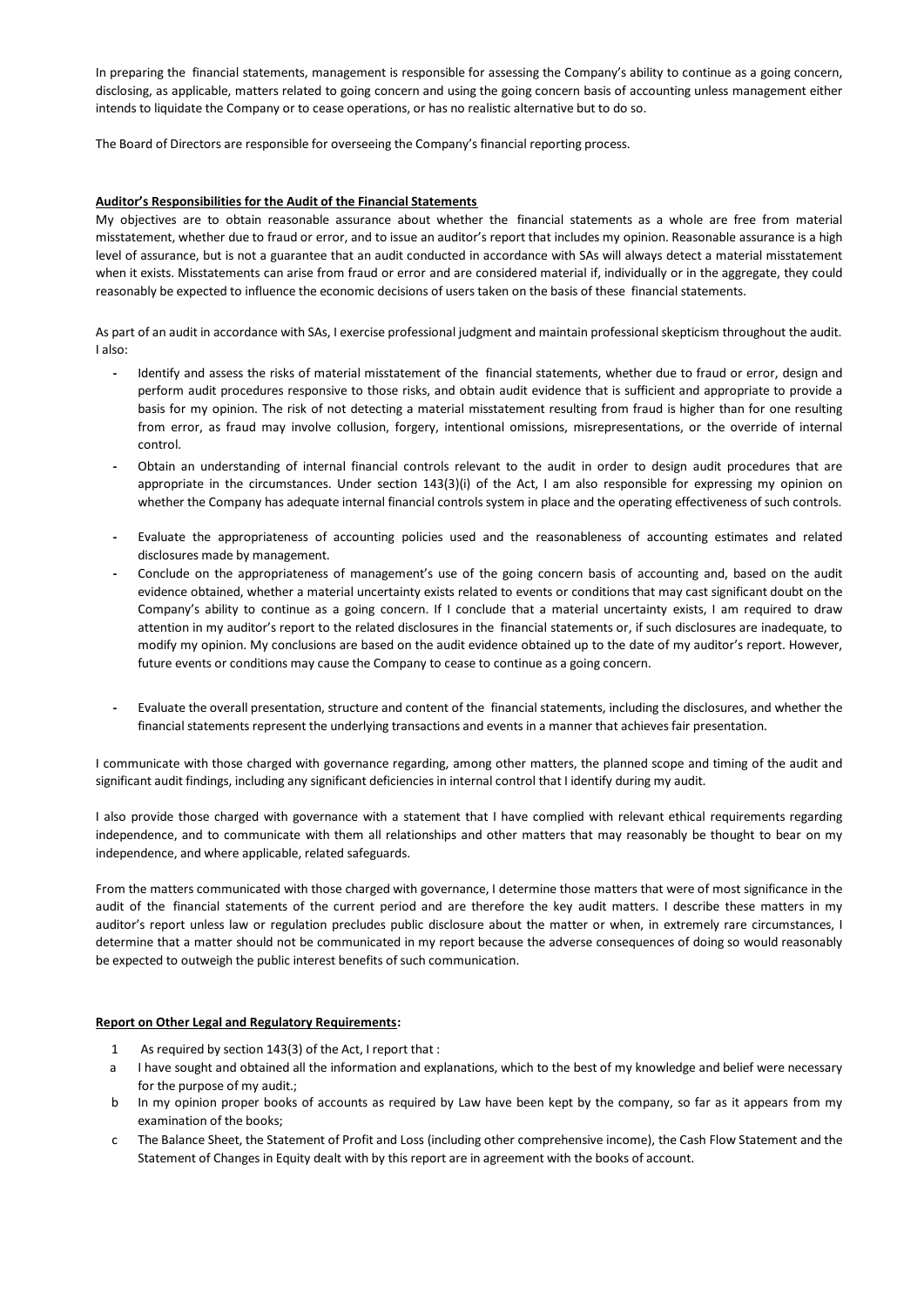- d In my opinion, the aforesaid financial statements comply with the Ind AS specified under Section 133 of the Act, read with Rule 7 of the Companies (Accounts) Rules, 2014.
- e On the basis of the written representations received from the directors as on March 31, 2021 taken on record by the Board of Directors, none of the directors is disqualified as on March 31, 2021 from being appointed as a director in terms of Section 164(2) of the Act.
- f With respect to the adequacy of the internal financial controls over financial reporting of the company and the operating effectiveness of such controls, refer to my separate Report in "Annexure A".
- g With respect to the other matters to be included in the Auditor's Report in accordance with the requirements of section 197(16) of the Act, as amended: In my opinion and to the best of my information and according to the explanations given to me, the company has not paid remuneration to its directors during the year.
- h With respect to the other matters to be included in the Auditor's Report in accordance with Rule 11 of the Companies (Audit and Auditors) Rules, 2014, as amended in my opinion and to the best of my knowledge and belief and according to the information and explanations given to me:
	- (i) The Company does not have any pending litigations which would impact its financial position.

(ii) The Company did not have any long-term contracts including derivatives contracts for which there were any material foreseeable losses.

(iii) There were no amounts which required to be transferred, to the Investor Education and Protection Fund by the Company.

2 As required by the Companies (Auditor's Report) Order, 2016, issued by the Central Government of India in terms of subsection (11) of section 143 of the Act (the "Order") and according to the information and explanations given to me, I enclose in the "Annexure B" a statement on the matters specified in paragraphs 3 and 4 of the Order, to the extent applicable.

> **Firm No. 146606W For Priyanka Savaliya & Co. Chartered Accountants**

**Sd/- Date: 10-06-2021 Priyanka Savaliya Place : Surat Proprietor M. No. 177563 UDIN: 21177563AAAABI6675**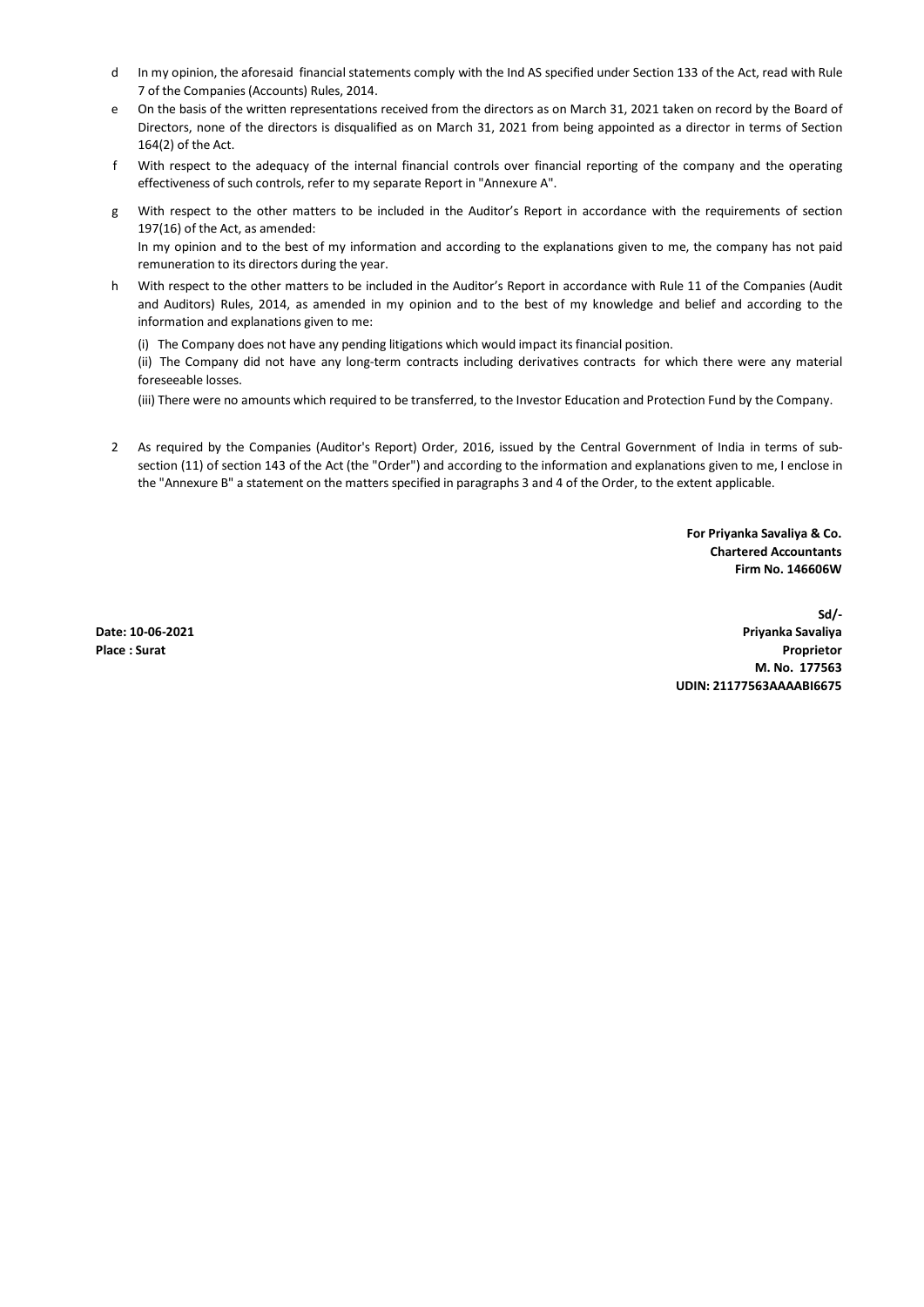**16 Ramdevpir Society Part-2, Nr. Talav, Opp. Mansarovar School, Punagam, Choryasi, Surat-395010**

#### **ANNEXURE "A" TO THE INDEPENDENT AUDITOR'S REPORT**

(Referred to in paragraph 1(f) under 'Report on Other Legal and Regulatory Requirements' section of my report to the **Members of Davaindia Health Mart Limited)**

Report on the Internal Financial Controls under Clause (i) of Sub-section 3 of Section 143 of the Companies Act, 2013 ("the **Act")**

I have audited the internal financial controls over financial reporting of Davaindia Health Mart Limited ("the Company") as of 31st

March 2021 in conjunction with my audit of the financial statements of the Company for the year ended on that date.

#### **Management's Responsibility for Internal Financial Controls**

The Board of Directors of the Company is responsible for establishing and maintaining internal financial controls based on the internal control over financial reporting criteria established by the Company considering the essential components of internal control stated in the Guidance Note on Audit of Internal Financial Controls over Financial Reporting issued by the Institute of Chartered Accountants of India ('ICAI'). These responsibilities include the design, implementation and maintenance of adequate internal financial controls that were operating effectively for ensuring the orderly and efficient conduct of its business, including adherence to company's policies, the safeguarding of its assets, the prevention and detection of frauds and errors, the accuracy and completeness of the accounting records, and the timely preparation of reliable financial information, as required under the Companies Act, 2013.

#### **Auditors' Responsibility**

My responsibility is to express an opinion on the Company's internal financial controls over financial reporting based on my audit. I conducted my audit in accordance with the Guidance Note on Audit of Internal Financial Controls over Financial Reporting (the "Guidance Note") and the Standards on Auditing, issued by ICAI and deemed to be prescribed under section 143(10) of the Companies Act, 2013, to the extent applicable to an audit of internal financial controls, both applicable to an audit of Internal Financial Controls and, both issued by the Institute of Chartered Accountants of India. Those Standards and the Guidance Note require that I comply with ethical requirements and plan and perform the audit to obtain reasonable assurance about whether adequate internal financial controls over financial reporting was established and maintained and if such controls operated effectively in all material respects.

My audit involves performing procedures to obtain audit evidence about the adequacy of the internal financial controls system over financial reporting and their operating effectiveness. My audit of internal financial controls over financial reporting included obtaining an understanding of internal financial controls over financial reporting, assessing the risk that a material weakness exists, and testing and evaluating the design and operating effectiveness of internal control based on the assessed risk. The procedures selected depend on the auditor's judgment, including the assessment of the risks of material misstatement of the financial statements, whether due to fraud or error.

I believe that the audit evidence I have obtained is sufficient and appropriate to provide a basis for my audit opinion on the Company's internal financial controls system over financial reporting.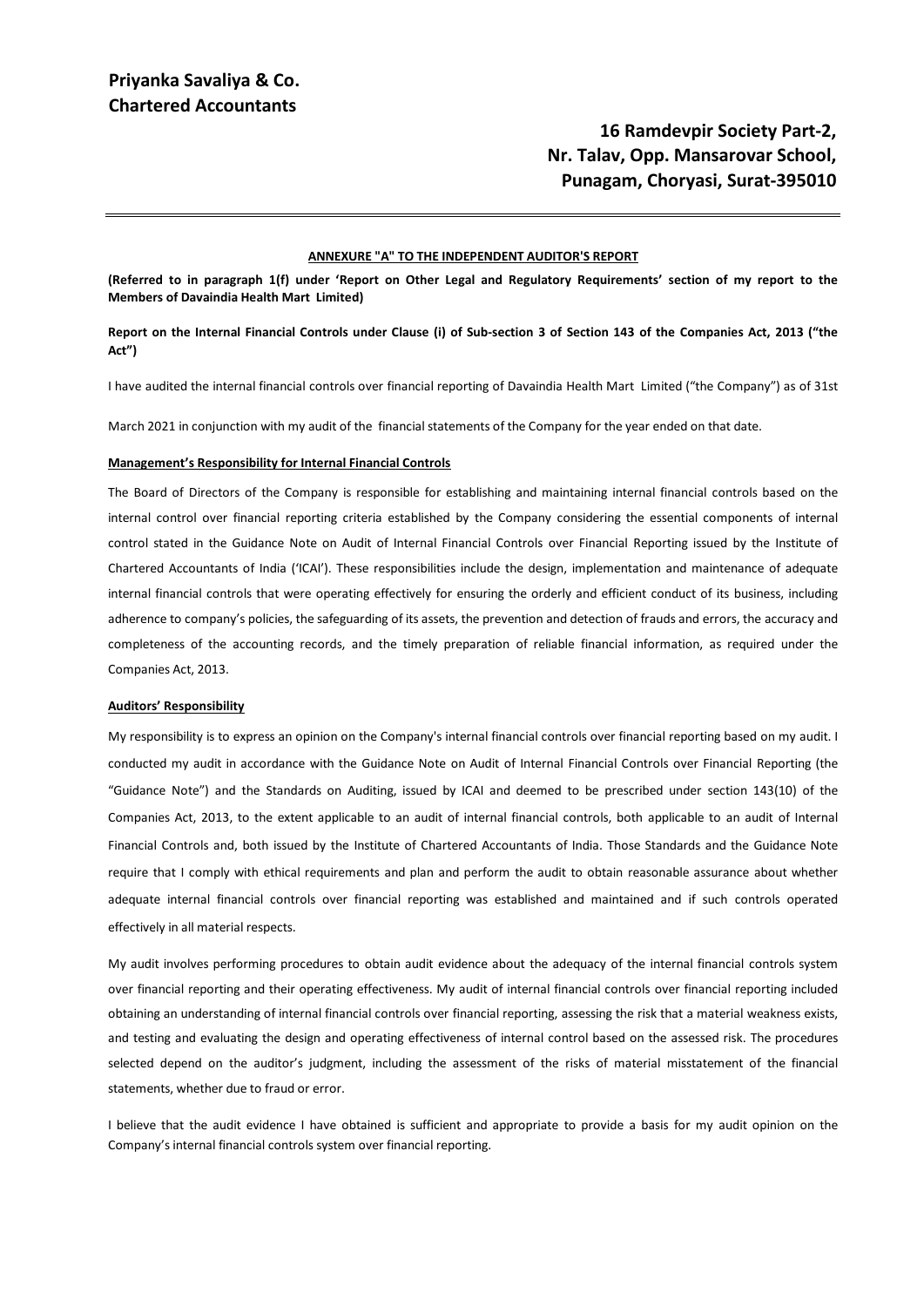#### **Meaning of Internal Financial Controls over Financial Reporting**

A company's internal financial control over financial reporting is a process designed to provide reasonable assurance regarding the reliability of financial reporting and the preparation of financial statements for external purposes in accordance with generally accepted accounting principles. A company's internal financial control over financial reporting includes those policies and procedures that :

(1) pertain to the maintenance of records that, in reasonable detail, accurately and fairly reflect the transactions and dispositions of the assets of the company;

(2) provide reasonable assurance that transactions are recorded as necessary to permit preparation of financial statements in accordance with generally accepted accounting principles, and that receipts and expenditures of the company are being made only in accordance with authorisations of management and directors of the company; and

(3) provide reasonable assurance regarding prevention or timely detection of unauthorised acquisition, use, or disposition of the company's assets that could have a material effect on the condensed financial statements.

#### **Inherent Limitations of Internal Financial Controls Over Financial Reporting**

Because of the inherent limitations of internal financial controls over financial reporting, including the possibility of collusion or improper management override of controls, material misstatements due to error or fraud may occur and not be detected. Also, projections of any evaluation of the internal financial controls over financial reporting to future periods are subject to the risk that the internal financial control over financial reporting may become inadequate because of changes in conditions, or that the degree of compliance with the policies or procedures may deteriorate.

#### **Opinion**

In my opinion, the Company has, in all material respects, an adequate internal financial controls system over financial reporting and such internal financial controls over financial reporting were operating effectively as at 31st March 2021, based on the internal control over financial reporting criteria established by the Company considering the essential components of internal control stated in the Guidance Note issued by the ICAI.

> **For Priyanka Savaliya & Co. Chartered Accountants Firm No. 146606W**

**Sd/- Priyanka Savaliya Proprietor Date: 10-06-2021 M. No. 177563 Place : Surat UDIN: 21177563AAAABI6675**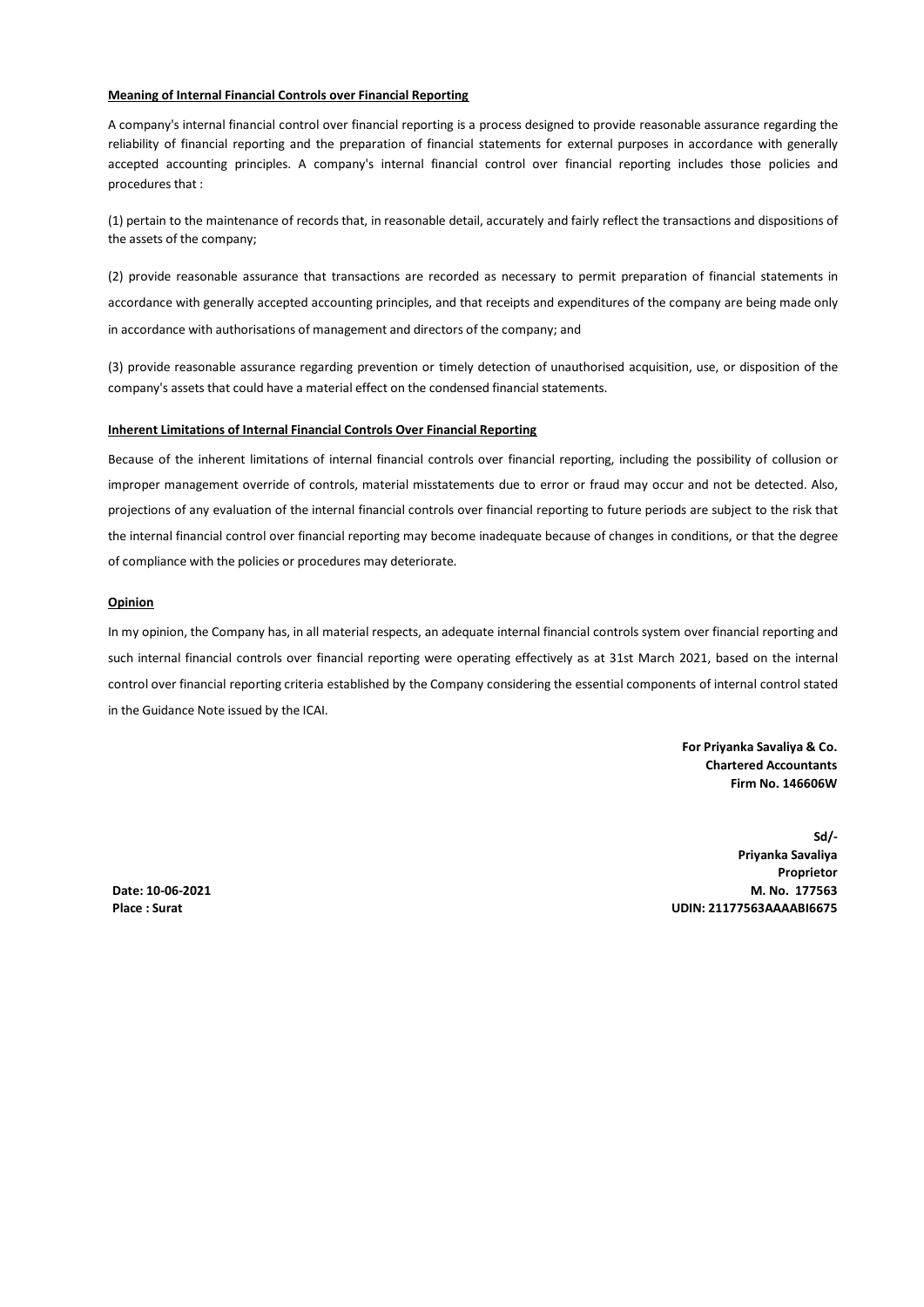# **16 Ramdevpir Society Part-2, Nr. Talav, Opp. Mansarovar School, Punagam, Choryasi, Surat-395010**

#### **ANNEXURE "B" TO THE AUDITOR'S REPORT**

(Referred to in paragraph 2, under 'Report on Other Legal and Regulatory Requirements' section of my Report to **the Members of Davaindia Health Mart Limited of even date)**

**As required by the Companies (Auditor's Report) Order, 2016 and according to the information and explanations** given to me during the course of audit and on the basis of such checks as were considered appropriate, I report **that :**

- (i) In respect of the Company's fixed assets :
	- a The Company has maintained proper records showing full particulars, including quantitative details and situation of fixed assets.
	- b According to the information and explanations given to me, the fixed assets have been physically verified by the management during the period at reasonable intervals. As explained to me, no material discrepancies were noticed as compared to the books records, on such physical verification.
	- c The company does not have any immovable properties for the period under reporting. Thus, clause 3(iii) is not applicable to the company.
- (ii) As explained to me, inventory of the Company has been physically verified during the period by the management at regular intervals. No material discrepancies were noticed as compared to the books, on such verification.
- (iii) As per the information and explantions given to me, the company has not granted any loans, secured or unsecured, to companies, firms or other parties covered by clamee (76) of Section 2 of the Companies Act, 2013. Accordingly, reporting under clause 3 (iii) of the Order is not applicable to the Company.
- (iv) In my opinion and according to the information and explanations given to me, the Company has complied with the provisions of Sections 185 and 186 of the Act in respect of grant of loans, making investments and providing guarantees and securities, as applicable.
- (v) According to the information and explanations given to me, the Company has not accepted deposits from the public and the other security deposits accepted are not considered as deposits as per section 73 to 76. Therefore, the provisions of the clause 3(v) of the Order are not applicable to the Company.
- (vi) According to the information & explanation given to me, the company is not required to maintain cost records as prescribed under sub section (1) of section 148 of the Companies Act, 2013.
- (vii) According to the information and explanations given to me, in respect of statutory dues :
	- a According to the information and explanations given to me and according to the records, the Company has generally been regular in depositing undisputed statutory dues with appropriate authorities during the year.
	- b There were no undisputed amounts payable in respect of Provident Fund, Employees' State Insurance, Income Tax, Goods and Service Tax, Customs Duty, Cess and other material statutory dues in arrears as at March 31, 2021 for a period of more than six months from the date they became payable.
	- c According to the information and explanations given to me and the statutory examination of the records, there are no disputed dues which have not been deposited on account of Disputed matters pending before the appellate authorities.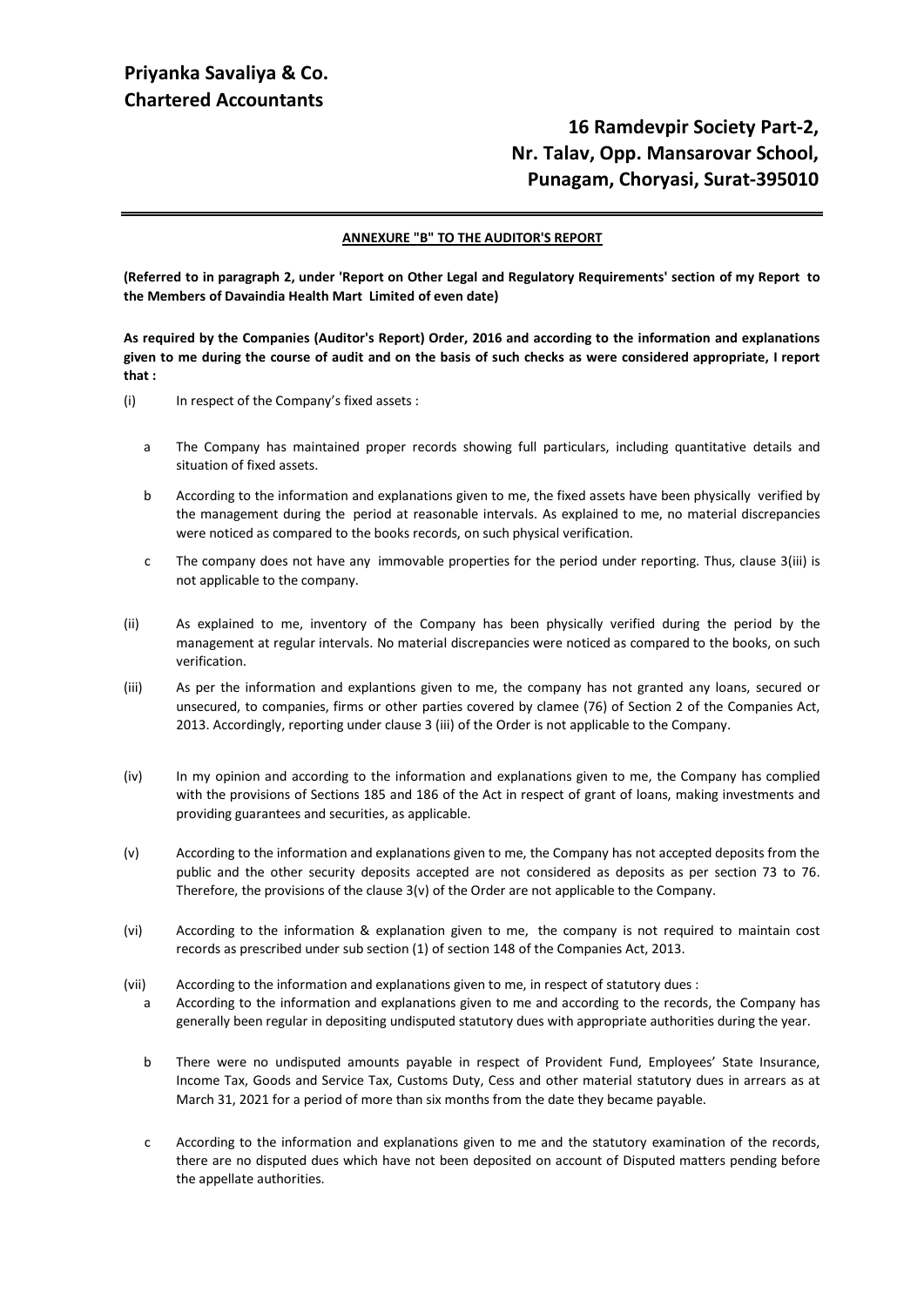- (viii) The Company has not taken any loans or borrowings from financial institutions, banks and government or has not issued any debentures. Hence reporting under clause 3(viii) of the Order is not applicable to the Company.
- (ix) The Company has not raised moneys by way of initial public offer or further public offer (including debt instruments) or term loans and hence reporting under clause 3(ix) of the Order is not applicable to the Company.
- (x) To the best of my knowledge and according to the information and explanations given to me, no fraud by the Company or no material fraud on the Company by its officers or employees has been noticed or reported during the year.
- (xi) In my opinion and according to the information and explanations given to me, the Company has not paid / provided any managerial remuneration and thus, reporting under clause 3 (xi) of the Order is not applicable to the company.
- (xii) The Company is not a Nidhi Company and hence reporting under clause  $3(xii)$  of the Order is not applicable to the Company.
- (xiii) In my opinion and according to the information and explanations given to me, the Company is in compliance with Section 177 and 188 of the Companies Act, 2013 where applicable, for all transactions with the related parties and the details of related party transactions have been disclosed in the financial statements as required by the applicable accounting standards.
- (xiv) During the year, the Company has not made any preferential allotment or private placement of shares or fully or partly paid convertible debentures and hence reporting under clause 3(xiv) of the Order is not applicable to the Company.
- (xv) In my opinion and according to the information and explanations given to me, during the year the Company has not entered into any non-cash transactions with its Directors or persons connected to its directors and hence provisions of section 192 of the Companies Act, 2013 are not applicable to the Company.
- (xvi) The Company is not required to be registered under section 45-IA of the Reserve Bank of India Act, 1934.

**For Priyanka Savaliya & Co. Chartered Accountants Firm No. 146606W**

**Sd/- Priyanka Savaliya Proprietor Date: 10-06-2021 M. No. 177563 Place : Surat UDIN: 21177563AAAABI6675**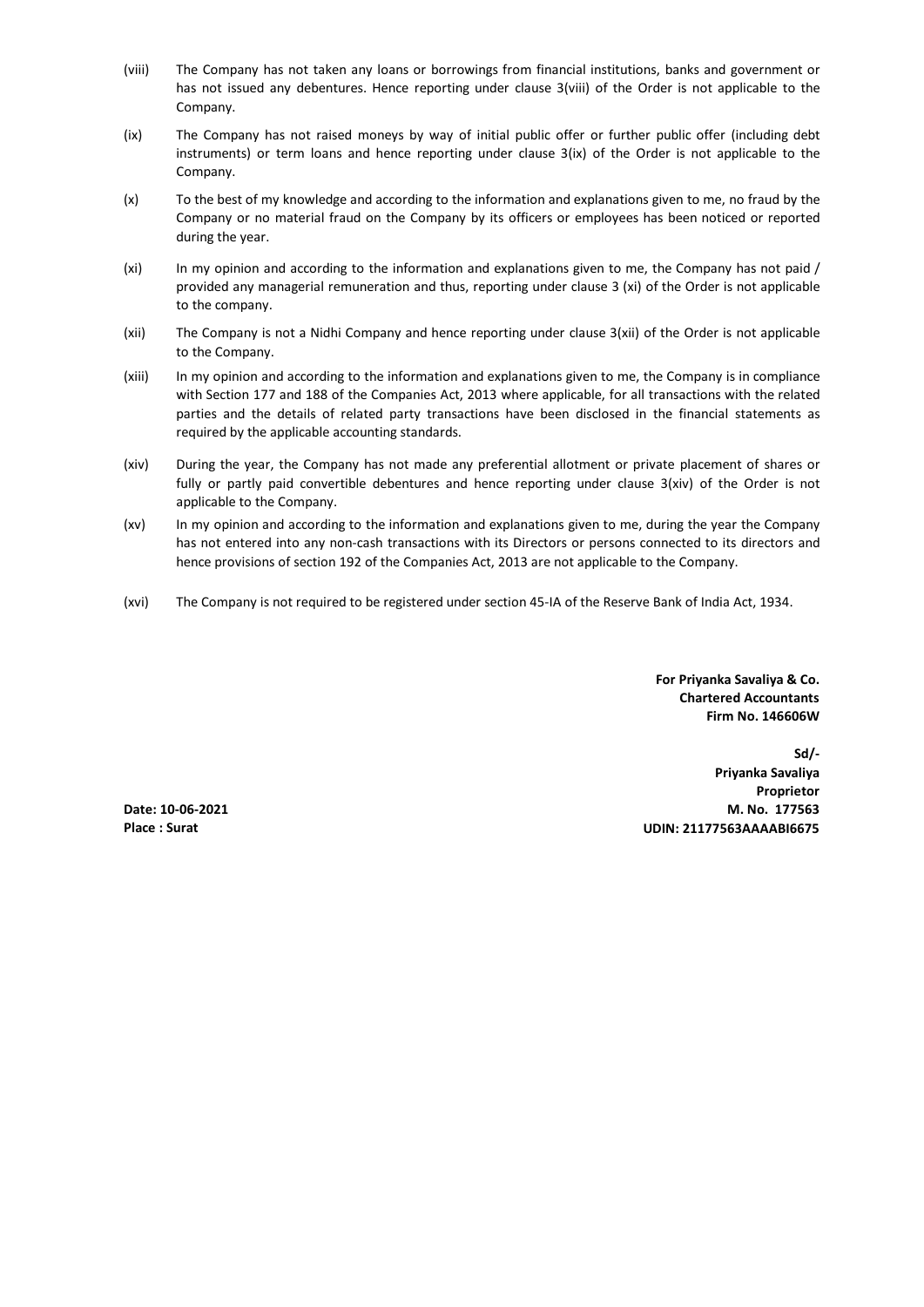#### **DAVAINDIA HEALTH MART LIMITED Balance Sheet as at 31st March, 2021**

|     |                                                                       |          |                  | (All Amounts in ` in Lakhs) |
|-----|-----------------------------------------------------------------------|----------|------------------|-----------------------------|
|     | <b>Particulars</b>                                                    | Note No. | As at            | As at                       |
|     | <b>ASSETS</b>                                                         |          | 31st March, 2021 | 31st March, 2020            |
| (1) | <b>Non-Current Assets</b>                                             |          |                  |                             |
|     |                                                                       | 3        | 8.35             |                             |
|     | Property, plant and equipment                                         |          |                  |                             |
|     | Capital work-in-progress<br>Intangible Assets                         |          |                  |                             |
|     |                                                                       |          |                  |                             |
|     | Intangible assets under development                                   |          |                  |                             |
|     | <b>Financial Assets</b>                                               |          |                  |                             |
|     | (i) Investments                                                       | 4        | 0.34             |                             |
|     | (iii) Loans                                                           |          |                  |                             |
|     | Deferred Tax Assets (net)                                             | 5        | 0.35             |                             |
|     | Other Non-current assets                                              |          |                  |                             |
|     | <b>Total Non-Current assets</b>                                       |          | 9.04             |                             |
| (2) | <b>Current Assets</b>                                                 |          |                  |                             |
|     | Inventories                                                           | 6        | 5.47             |                             |
|     | <b>Financial Assets</b>                                               |          |                  |                             |
|     | (i) Trade Receivables                                                 | 7        | 0.02             |                             |
|     | (ii) Cash and Cash Equivalents                                        | 8        | 0.20             |                             |
|     |                                                                       | 9        | 1.38             | 10.00                       |
|     | (iii) Bank balance other than cash and cash equivalents<br>(iv) Loans | 10       |                  | 0.10                        |
|     |                                                                       |          | 5.08             |                             |
|     | <b>Other Current Assets</b><br><b>Total Current assets</b>            | 11       | 2.49             | 10.10                       |
|     | <b>Total Assets</b>                                                   |          | 14.63<br>23.67   | 10.10                       |
|     |                                                                       |          |                  |                             |
|     | <b>EQUITY AND LIABILITIES</b>                                         |          |                  |                             |
| (1) | <b>Equity</b>                                                         |          |                  |                             |
|     | (i) Equity Share capital                                              | 12       | 10.00            | 10.00                       |
|     | (ii) Other Equity                                                     | 13       | (6.16)           | (1.66)                      |
|     | <b>Total Equity</b>                                                   |          | 3.84             | 8.34                        |
|     |                                                                       |          |                  |                             |
| (2) | <b>Liabilities</b>                                                    |          |                  |                             |
|     | <b>Non-Current Liabilities</b>                                        |          |                  |                             |
|     | <b>Financial Liabilities</b>                                          |          |                  |                             |
|     | (i) Borrowings                                                        |          |                  |                             |
|     | Provisions                                                            |          |                  |                             |
|     | <b>Total non-current liabilities</b>                                  |          |                  |                             |
|     | <b>Current liabilities</b>                                            |          |                  |                             |
|     | <b>Financial Liabilities</b>                                          |          |                  |                             |
|     | (i) Borrowings                                                        | 14       | 10.04            |                             |
|     | (ii) Trade payables                                                   |          |                  |                             |
|     | - Total oustanding dues of micro enterprises and small                |          |                  |                             |
|     | enterprises                                                           |          |                  |                             |
|     | - Total Oustanding dues of Creditors other than micro                 |          |                  |                             |
|     | enterprises and small enterprises                                     |          | 8.15             | 0.49                        |
|     | <b>Other Current liabilities</b>                                      | 15       | 0.23             | 1.28                        |
|     | Provisions                                                            | 16       | 1.41             |                             |
|     | <b>Total current liabilities</b>                                      |          | 19.83            | 1.76                        |
|     | <b>Total Liabilities</b>                                              |          | 19.83            | 1.76                        |
|     | <b>Total Equity and Liabilities</b>                                   |          | 23.67            | 10.10                       |
|     |                                                                       |          |                  |                             |

**See accompanying notes to the financial statements**

Sd/-<br>(Director) Sd/-<br>(Director) (Director) **34, Ichhanath Umra, 8D, Lal Bunglow, Athwalines, Surat.** 

**(Director) (Director) Sd/- Himanshu M. Zota Moxesh K. Zota Priyanka Savaliya (Din : 01097722) (Din : 07625219) Proprietor**

**For Priyanka Savaliya & Co. Chartered Accountants**

**Surat., Surat., Firm No. 146606W**

**Date: 10-06-2021 Place : Surat**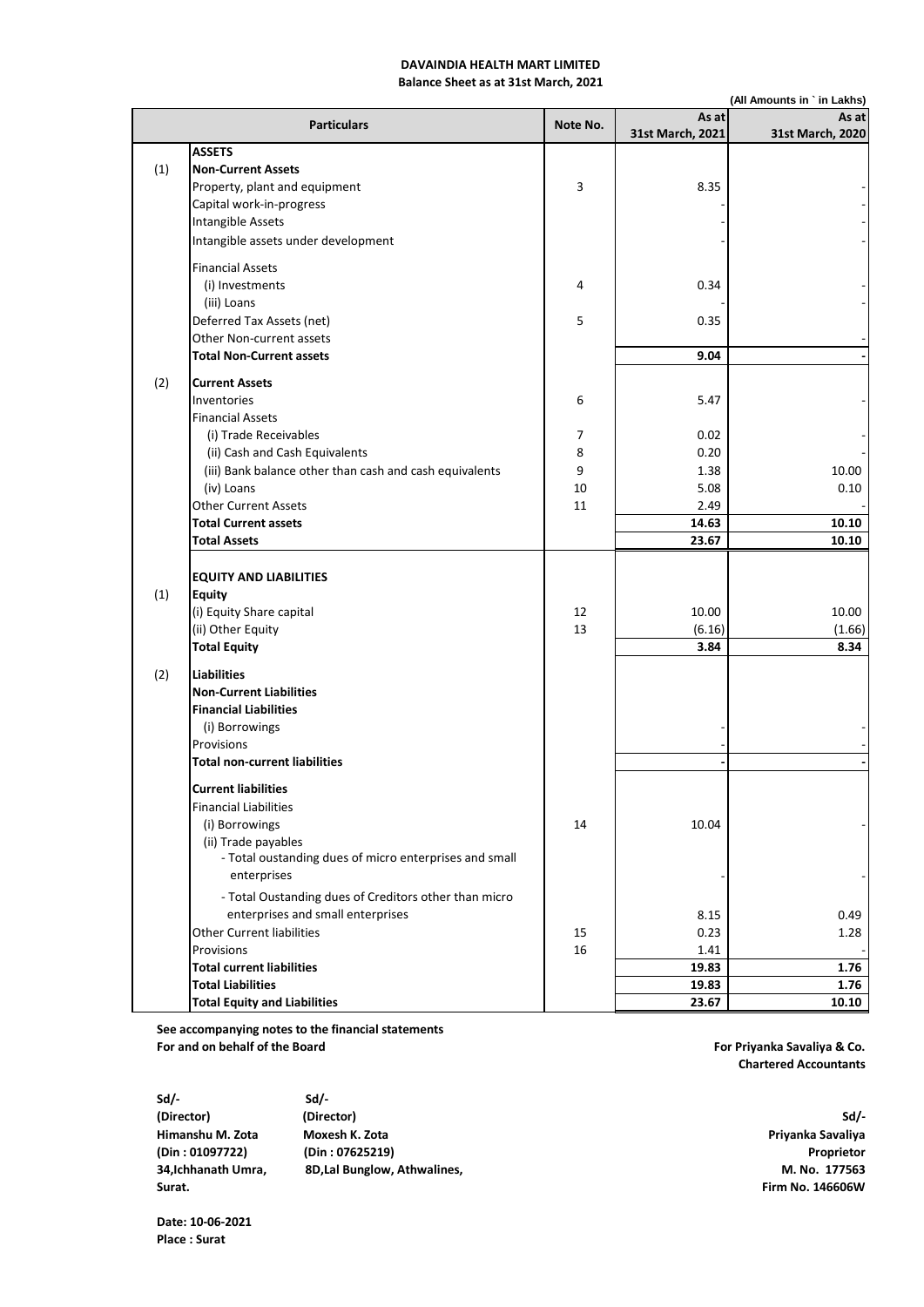#### **Statement of Profit & Loss for the year ended 31st March, 2021 DAVAINDIA HEALTH MART LIMITED**

|                                |                                                                | (All Amounts are ` in Lakhs except per share data) |                   |                   |  |
|--------------------------------|----------------------------------------------------------------|----------------------------------------------------|-------------------|-------------------|--|
| <b>Particulars</b><br>Note No. |                                                                |                                                    | <b>Year Ended</b> | <b>Year Ended</b> |  |
|                                |                                                                |                                                    | 31st March, 2021  | 31st March, 2020  |  |
| Τ.                             | <b>Revenue from Operations</b>                                 | 17                                                 | 1.21              |                   |  |
| ΙΙ.                            | Other Incomes                                                  | 18                                                 | 0.35              |                   |  |
|                                |                                                                |                                                    |                   |                   |  |
| III.                           | <b>Total Revenue</b>                                           |                                                    | 1.56              |                   |  |
|                                |                                                                |                                                    |                   |                   |  |
| IV.                            | <b>Expenses:</b>                                               |                                                    |                   |                   |  |
|                                | Purchases of Stock-in-Trade                                    |                                                    | 6.41              |                   |  |
|                                | Changes in Inventories of Finished Goods, Work-in-Progress and |                                                    |                   |                   |  |
|                                | Stock-in-Trade                                                 | 19                                                 | (5.47)            |                   |  |
|                                | <b>Employee Benefit Expenses</b>                               | 20                                                 | 0.38              |                   |  |
|                                | Depreciation and amortization expense                          | 21                                                 | 0.19              |                   |  |
|                                | <b>Finance Costs</b>                                           | 22                                                 | 0.04              |                   |  |
|                                | <b>Other Expenses</b>                                          | 23                                                 | 4.85              | 1.66              |  |
| V.                             | <b>Total Expenses</b>                                          |                                                    | 6.41              | 1.66              |  |
| VI.                            | Profit/(loss) before exceptional items and tax (III-V)         |                                                    | (4.85)            | (1.66)            |  |
|                                | <b>Exceptional items</b>                                       |                                                    |                   |                   |  |
| VII.                           | Profit/(loss) before tax                                       |                                                    | (4.85)            | (1.66)            |  |
| VIII.                          | Tax Expense:                                                   |                                                    |                   |                   |  |
|                                | (1) Current tax                                                |                                                    |                   |                   |  |
|                                | (2) Deferred Tax                                               |                                                    | 0.35              |                   |  |
| IX.                            | Profit/ (Loss) for the Year                                    |                                                    | (4.50)            | (1.66)            |  |
|                                | Other Comprehensive Income                                     |                                                    |                   |                   |  |
|                                | A (i) Items that will not be reclassified to Statement of      |                                                    |                   |                   |  |
|                                | profit and loss                                                |                                                    |                   |                   |  |
|                                | (ii) Income Tax relating to items that will not be             |                                                    |                   |                   |  |
|                                | reclassified to Statement of profit and loss                   |                                                    |                   |                   |  |
|                                | B (i) Items that will be reclassified to Statement of profit   |                                                    |                   |                   |  |
|                                | and loss                                                       |                                                    |                   |                   |  |
|                                | (ii) Income Tax relating to items that will be reclassified    |                                                    |                   |                   |  |
|                                | to profit and loss                                             |                                                    |                   |                   |  |
|                                | Other comprehensive income for the year, net of tax            |                                                    |                   |                   |  |
|                                | Total comprehensive income for the year                        |                                                    | (4.50)            | (1.66)            |  |
|                                | Earnings Per Equity Share                                      |                                                    |                   |                   |  |
|                                | (1) Basic                                                      |                                                    | (4.50)            | (1.66)            |  |
|                                | (2) Diluted                                                    |                                                    | (4.50)            | (1.66)            |  |

#### **Significant Accounting Policies See accompanying notes to the financial statements For Priyanka Savaliya & Co.**

**For and on behalf of the Board**

**Himanshu M. Zota (Din : 01097722) (Din : 07625219) Surat., Surat., Date: 10-06-2021 Place : Surat**

**Sd/- Sd/- Proprietor (Director) (Director) M. No. 177563 34,Ichhanath Umra, 8D,Lal Bunglow, Athwalines,** 

**Chartered Accountants**

**Sd/- Priyanka Savaliya**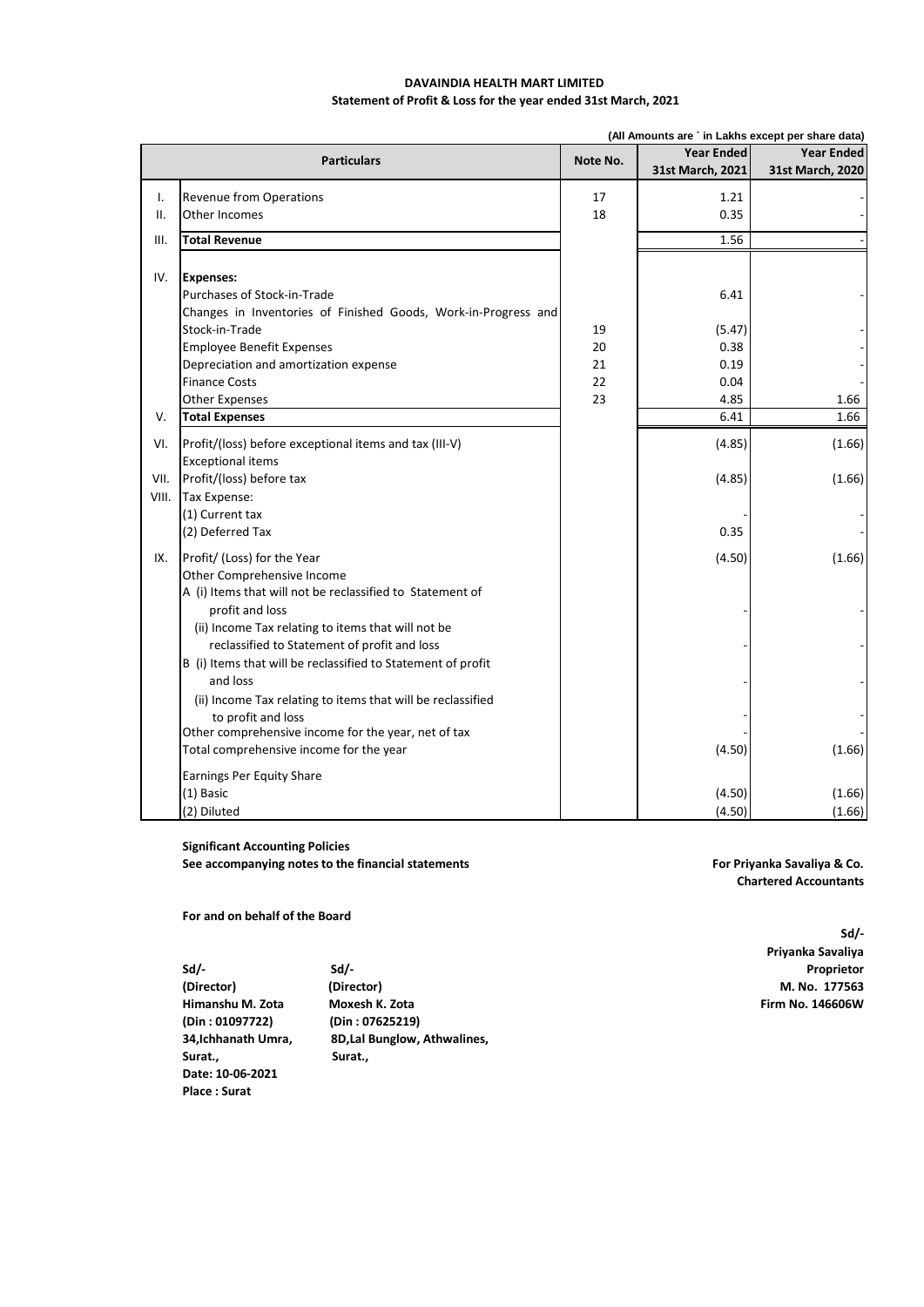#### **Statement of changes in equity for the year ended 31st March, 2021**

# **A. Equity share capital**

| <b>Particulars</b>            | Amount ` in lakhs |
|-------------------------------|-------------------|
| As at 31.03.2020              | 10.00             |
| Add: Addition during the year |                   |
| As at 31.03.2021              | 10.00             |

# **B.** Other equity **Amount `** in lakhs

| <b>Particulars</b>                      | Attributable to owners of the Company |        |  |
|-----------------------------------------|---------------------------------------|--------|--|
|                                         | <b>Retained Earnings</b>              | Total  |  |
| As at 31.03.2019                        |                                       |        |  |
| Profit/(loss) for the year              | (1.66)                                | (1.66) |  |
| Other comprehensive income              |                                       |        |  |
| Total comprehensive income for the year | (1.66)                                | (1.66) |  |
| As at 31.03.2020                        | (1.66)                                | (1.66) |  |
| Profit/(loss) for the year              | (4.50)                                | (4.50) |  |
| Other comprehensive income              |                                       |        |  |
| Total comprehensive income for the year | (4.50)                                | (4.50) |  |
| As at 31.03.2021                        | (6.16)                                | (6.16) |  |

The accompanying notes are an integral part of the financial statements.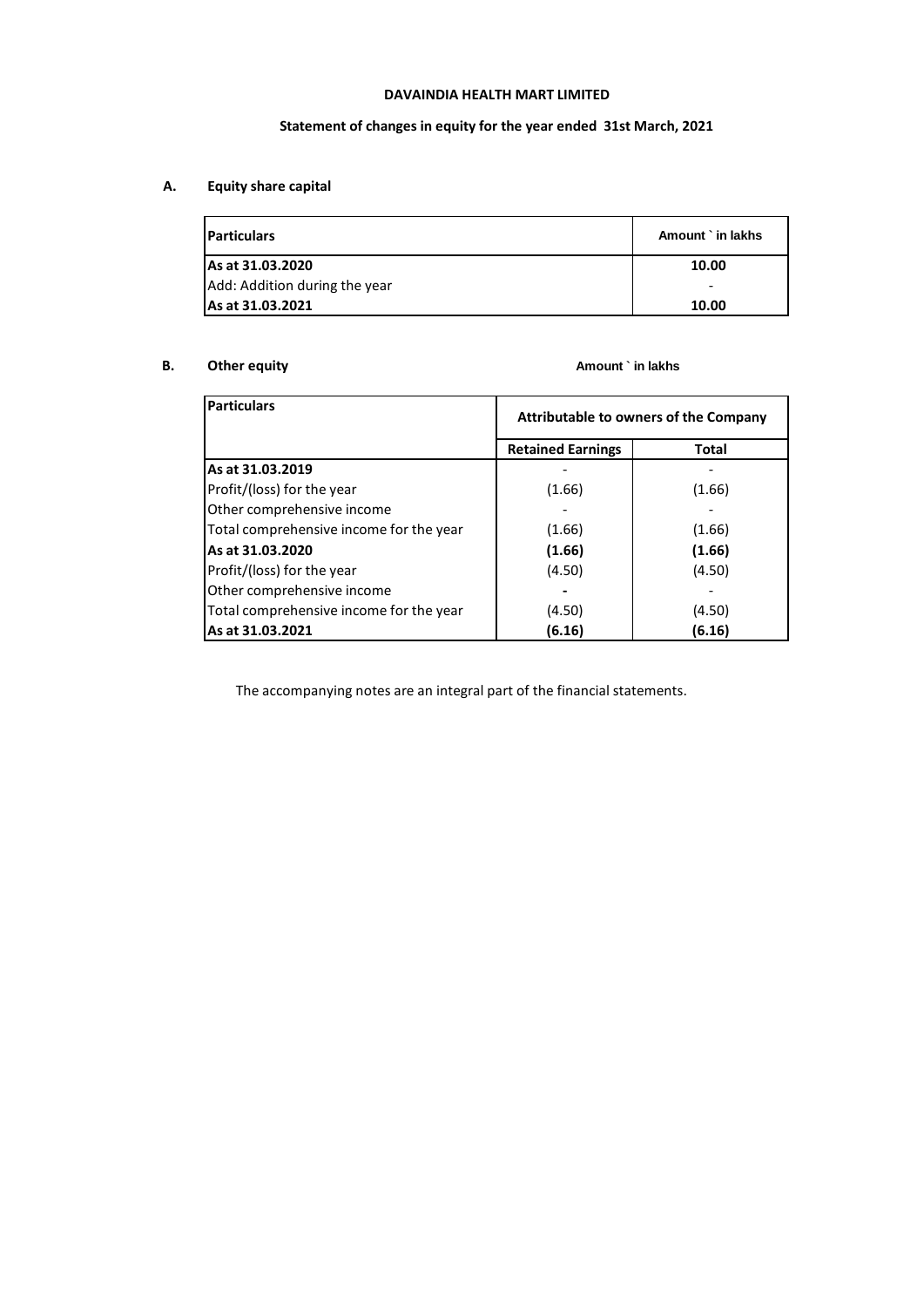# **Statement of Cash Flows for the year ended March 31, 2021**

|                                                        |     | <b>Year Ended</b><br>31.03.2021 | <b>Year Ended</b><br>31.03.2020       |
|--------------------------------------------------------|-----|---------------------------------|---------------------------------------|
| <b>Particulars</b>                                     |     |                                 |                                       |
|                                                        |     |                                 | Amount ` in lakhs   Amount ` in lakhs |
| Cash flow from operating activities                    |     |                                 |                                       |
| Profit/(loss) before tax                               |     | (4.85)                          | (1.66)                                |
| Adjustment for:                                        |     |                                 |                                       |
| Depreciation and amortization expense                  |     | 0.19                            |                                       |
| Interest on Unsecured loan                             |     | 0.04                            |                                       |
| <b>Interest on Fixed Deposits</b>                      |     | (0.35)                          |                                       |
| Operating profit/(loss) before working capital changes |     | (4.96)                          | (1.66)                                |
| Adjusted for:                                          |     |                                 |                                       |
| Inventories                                            |     | (5.47)                          |                                       |
| <b>Trade Receivables</b>                               |     | (0.02)                          |                                       |
| <b>Other Current Assets</b>                            |     | (2.49)                          | (0.10)                                |
| Trade payables                                         |     | 7.66                            | 0.49                                  |
| <b>Other Current liabilities</b>                       |     | (1.05)                          | 1.28                                  |
| Provisions                                             |     | 1.41                            |                                       |
| <b>Changes in Working Capital</b>                      |     | 0.05                            | 1.66                                  |
| Cash generated from operations                         |     | (4.91)                          |                                       |
| Net Cash flow from/ (used in) operating activities     | (A) | (4.91)                          |                                       |
| Cash flow from Investing activities                    |     |                                 |                                       |
| Non-Current Investments                                |     | (0.34)                          |                                       |
| Purchase of Tangible Assets                            |     | (8.54)                          |                                       |
| <b>Interest on Fixed Deposits</b>                      |     | 0.35                            |                                       |
| Net cash flow from / (used in) investing activities    | (B) | (8.54)                          |                                       |
| Cash flow from financing activities                    |     |                                 |                                       |
| <b>Issue of Shares</b>                                 |     |                                 | 10.00                                 |
| Interest on Unsecured loan                             |     | (0.04)                          |                                       |
| Borrowings - Current                                   |     | 10.04                           |                                       |
| Loans                                                  |     | (4.98)                          |                                       |
| Net cash flow from / (used in) financing activities    | (C) | 5.03                            | 10.00                                 |
|                                                        |     |                                 |                                       |
| Net increase in cash and cash equivalents (A+B+C)      |     | (8.42)                          | 10.00                                 |
| Cash and Cash Equivalents at the beginning of the year |     | 10.00                           |                                       |
| Cash and Cash Equivalents at the end of the year       |     | 1.58                            | 10.00                                 |

The accompanying notes are an integral part of the financial statements.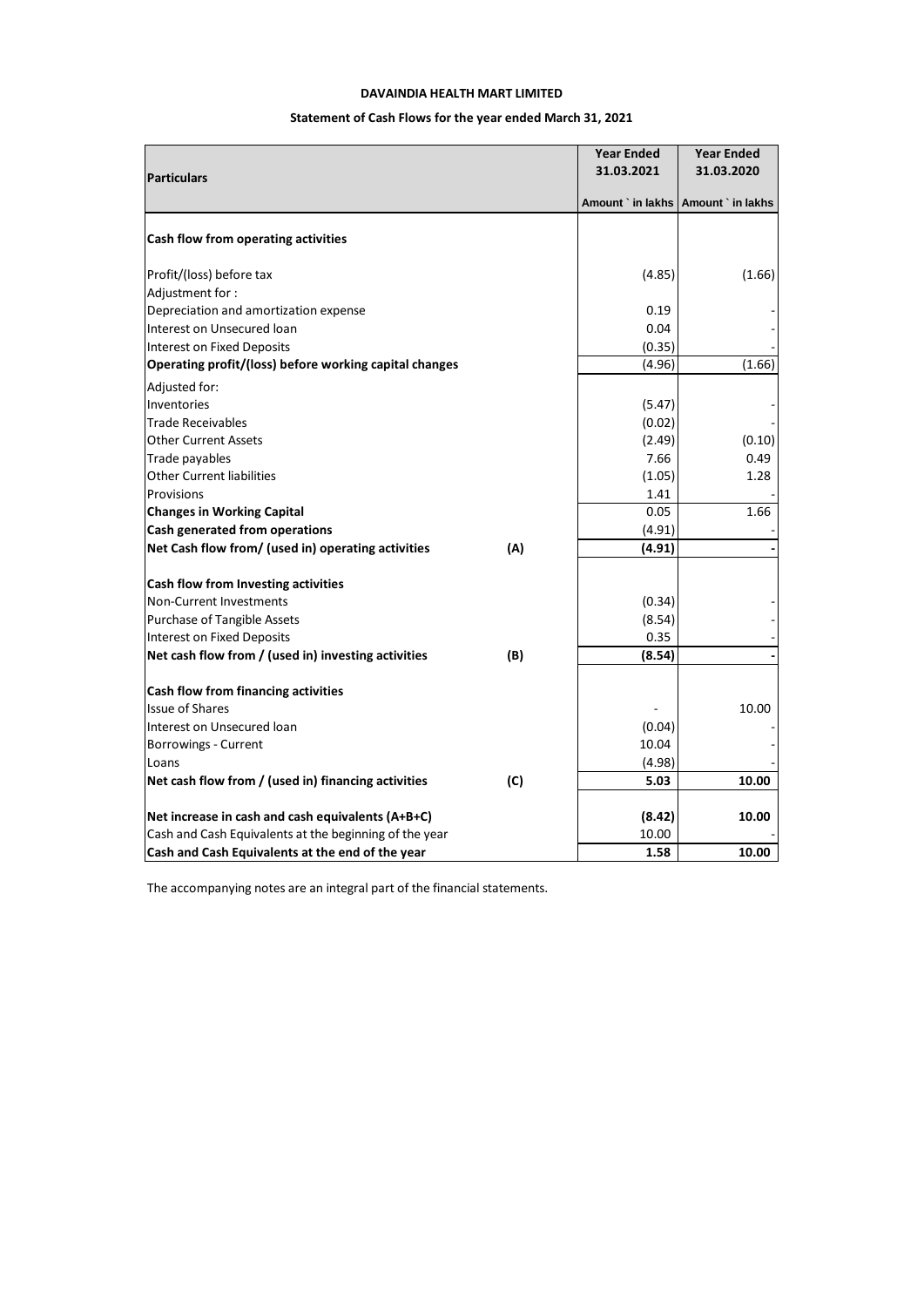#### **NOTE - 01**

#### **COMPANY OVERVIEW:**

Davaindia Health Mart Limited is a public limited company incorporated and domiciled in India. The Company is wholly owned subsidiary company of Zota Health Care Ltd. The Company is established as a drug manufacturing, development, and marketing company. The Company is engaged in the business of running the "Company Owned Company Operated (COCO) retail pharmacy stores of "Davaindia" (endeavor of Company's Parent Company, Zota Health Care Limited) and offering wide range of Pharmaceutical, Nutraceutical, Cosmetic, Ayurvedic and OTC products.

The Company has its registered office Shop No. G 44 Ayappa Ind, Zota House, Bhedwad, Choryasi, Surat - 394220 Gujarat, India.

The financial statements are approved for issue by the Board of Directors of the Company in its meeting held on June 10, 2021.

# **NOTE - 02**

# **1. SIGNIFICANT ACCOUNTING POLICIES**

The following note provides list of the significant accounting policies adopted in the preparation of these financial statements. These policies have been consistently applied to all the years presented unless otherwise stated.

#### **1.1 Basis of Preparation of Financial Statements:**

These financial statements are prepared in accordance with Indian Accounting Standard (Ind AS), under the historical cost convention on the accrual basis. The Ind AS are prescribed under Section 133 of the Companies Act, 2013 read with Rule 3 of the Companies (Indian Accounting Standards) Rules, 2015 and relevant amendment rules issued there after.

The Company's Financial Statements are presented in Indian rupees and all values are rounded to the nearest Lakh (`00,000), except when otherwise indicated.

#### **1.2 Use of estimates and judgments**

In preparing these financial statements, management has made judgments, estimates and assumptions that affect the application of accounting policies and the reported amounts of assets, liabilities, income and expense. Actual results may differ from these estimates.

Estimates and underlying assumptions are reviewed on an ongoing basis. Any change in these estimates and assumptions will generally be reflected in the financial statements in current period or prospectively, unless they are required to be treated retrospectively under relevant accounting standards.

#### **Estimation of uncertainties relating to the global health pandemic from COVID-19**

The Company has considered the possible effects that may result from COVID-19 in the preparation of these Standalone financial results including the recoverability of carrying amounts of financial and non-financial assets. Based on the current year's performance and estimates arrived at using internal and external sources of information, the company does not expect any material impact on such carrying values. The impact of COVID-19 on the company's financial statement may differ from that estimated as at the date of approval of these financial results and it will continue to closely monitor any material changes to future economic conditions.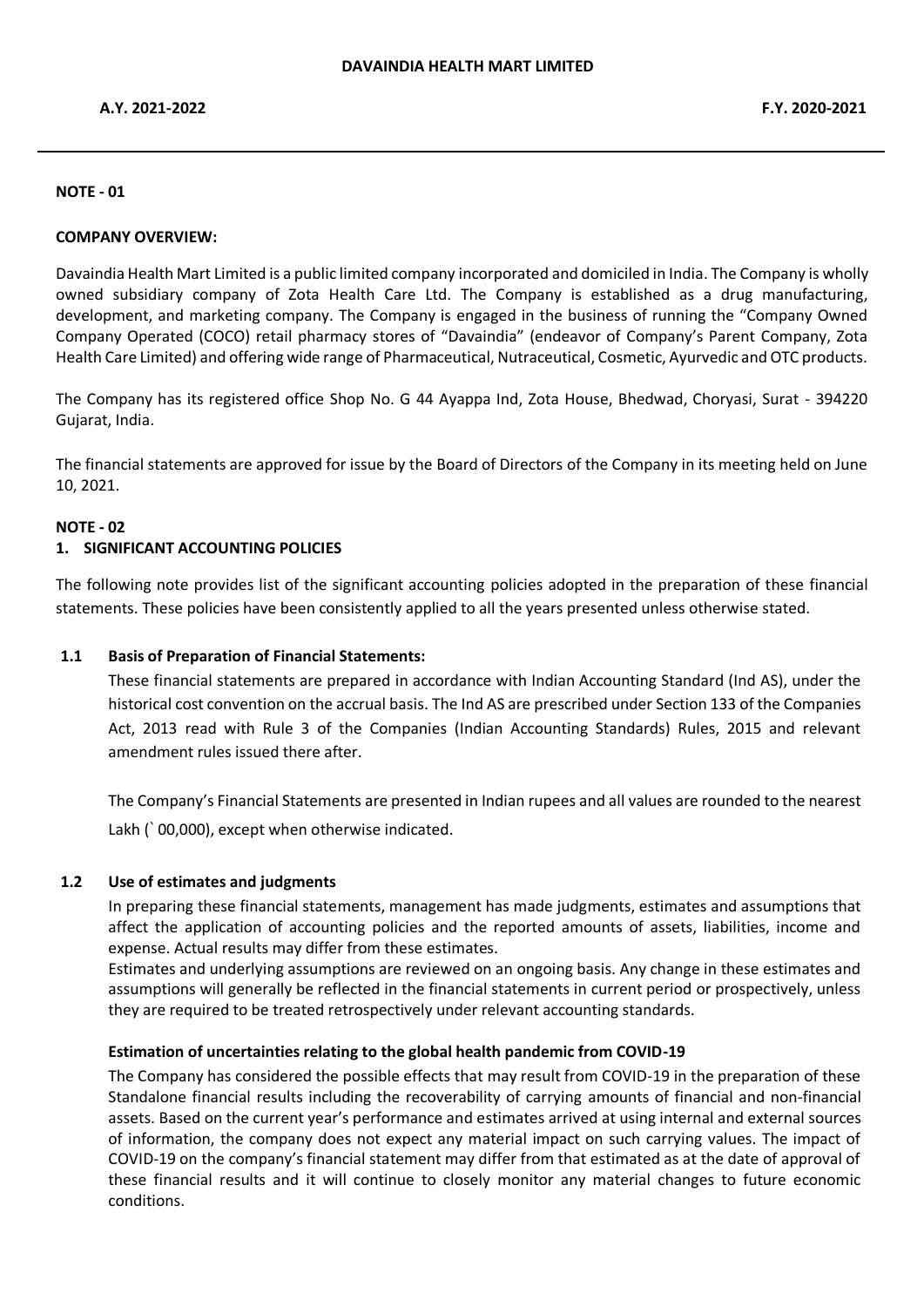# **1.3 Summary of significant accounting policies**

#### **i. Current and non-current classification**

The assets and liabilities reported in the balance sheet are classified on a "current/non-current basis". An asset is treated as current when it is:

- Expected to be realized or intended to be sold or consumed in normal operating cycle;
- Held primarily for the purpose of trading;
- Expected to be realized within twelve months after the reporting period, or
- Cash or cash equivalent unless restricted from being exchanged or used to settle a liability for at least twelve months after the reporting period.

All other assets are classified as non-current.

A liability is current when:

- It is expected to be settled in normal operating cycle;
- It is held primarily for the purpose of trading;
- It is due to be settled within twelve months after the reporting period, or
- There is no unconditional right to defer the settlement of the liability for at least twelve months after the reporting period

All other liabilities are classified as non -current.

Deferred tax assets and liabilities are classified as non-current assets and liabilities.

#### **Operating Cycle**

Based on the nature of products and the time between the acquisition of assets for processing and their realization in cash and cash equivalents, the company has ascertained its operating cycle as 12 months for the purpose of current/non-current classification of assets and liabilities.

#### **ii. Segment Reporting**

Operating segments are reported in a manner consistent with the internal reporting provided to the chief operating decision-maker. The chief operating decision-maker, is responsible for allocating resources and assessing performance of the operating segments and makes strategic decisions.

#### **iii. Revenue recognition**

Revenue is recognized upon transfer of control of promised products or services to customers in an amount that reflects the consideration we expect to receive in exchange for those products or services. Arrangements with customers for sale of goods are on a fixed-price.

The company accounts for volume discounts and pricing incentives to customers as a reduction of revenue based on the ratable allocation of the discounts/incentives to each of the underlying performance obligation that corresponds to the progress by the customer towards earning the discount/incentive.

If it is probable that the criteria for the discount will not be met, or if the amount thereof cannot be estimated reliably, then discount is not recognized until the payment is probable and the amount can be estimated reliably.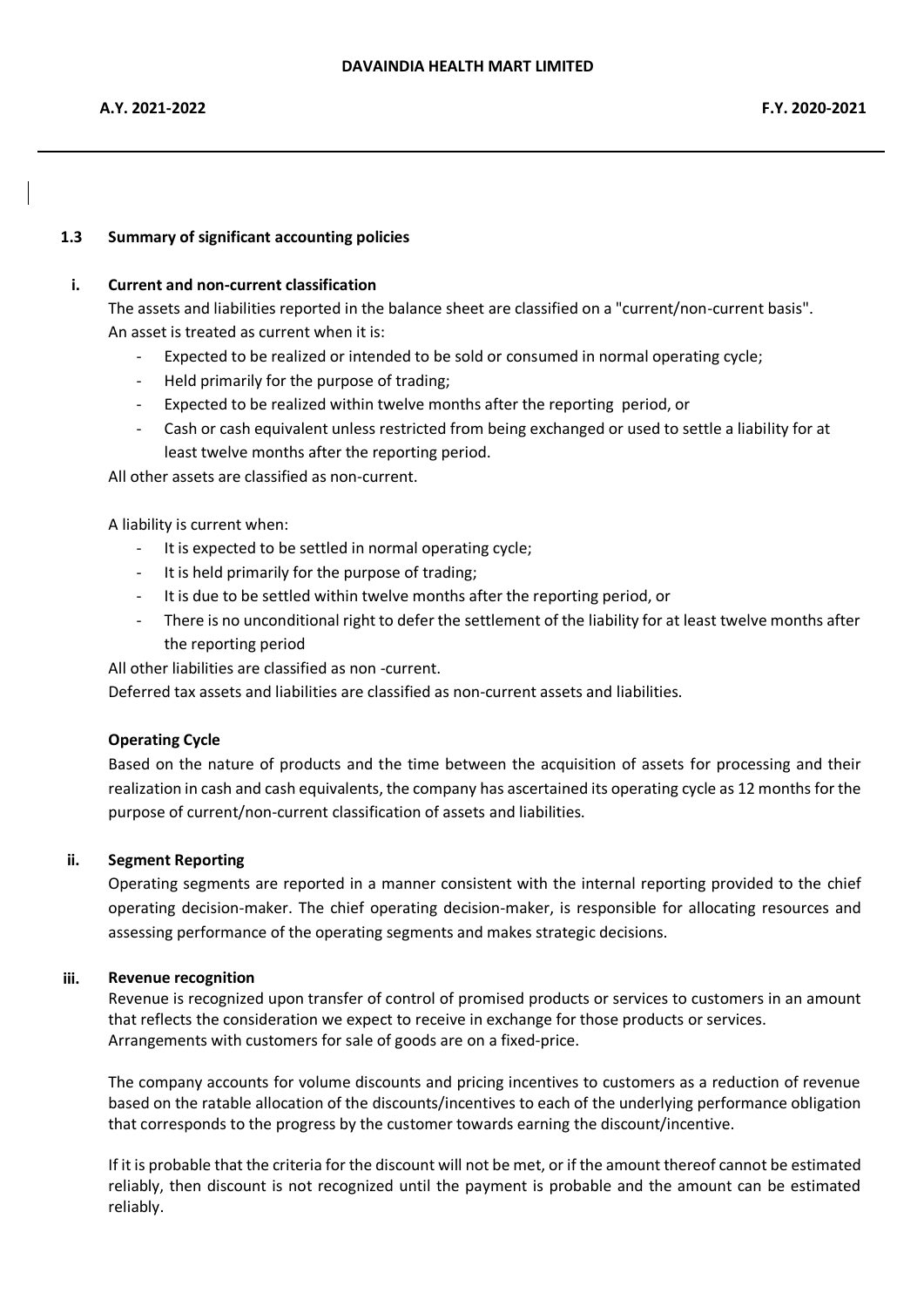Interest income

For all financial instruments measured at amortized cost, interest income is recorded using the effective interest rate, which is the rate that exactly discounts the estimated future cash receipts through the expected life of the financial instrument. Interest income is included in 'Other Income' in the Statement of Profit and Loss.

#### **iv. Income tax**

Income tax expense comprises of current tax and deferred tax. Income tax expense is recognized in the statement of profit and loss except to the extent that it relates to items recognized directly in equity/OCI, in which case it is recognized in other comprehensive income. The income tax expense or credit for the period is the tax payable on the current period's taxable income based on the applicable income tax rate adjusted by changes in deferred tax assets and liabilities attributable to temporary differences.

#### Current income tax

The current income tax charge is calculated on the basis of the tax laws enacted or substantively enacted at the end of the reporting period. The provision for current tax is made at the rate of tax as applicable for the income of the previous year as defined under the Income tax Act, 1961. Management periodically evaluates positions taken in tax returns with respect to situations in which applicable tax regulation is subject to interpretation. It establishes provision where appropriate on the basis of amounts expected to be paid to the tax authorities.

Current tax assets and current tax liabilities are offset where the entity has a legally enforceable right to offset and intends either to settle on a net basis, or to realize the asset and settle the liability simultaneously.

#### Deferred tax

Deferred tax is recognized using the Balance Sheet approach on temporary differences at the reporting date arising between the tax bases of assets and liabilities and their carrying amounts for the financial reporting purpose at the reporting date.

Deferred tax assets are recognized to the extent that it is probable that future taxable income will be available against which the deductible temporary differences, unused tax losses, depreciation carry-forwards and unused tax credits could be utilized.

The carrying amount of deferred tax assets is reviewed at each reporting date and reduced to the extent that it is no longer probable that sufficient taxable profit will be available to allow all or part of the deferred tax asset to be utilized.

Unrecognized deferred tax assets are re-assessed at each reporting date and are recognized to the extent that it has become probable that future taxable profit will allow the deferred tax assets to be recovered.

Deferred tax assets and liabilities are measured based on the tax rates that are expected to apply in the period when the asset is realized or the liability is settled, based on tax rates and tax laws that have been enacted or substantively enacted by the reporting date.

Deferred tax assets and liabilities are offset when there is a legally enforceable right to offset current tax assets and liabilities and when the deferred tax balances relate to the same taxation authority.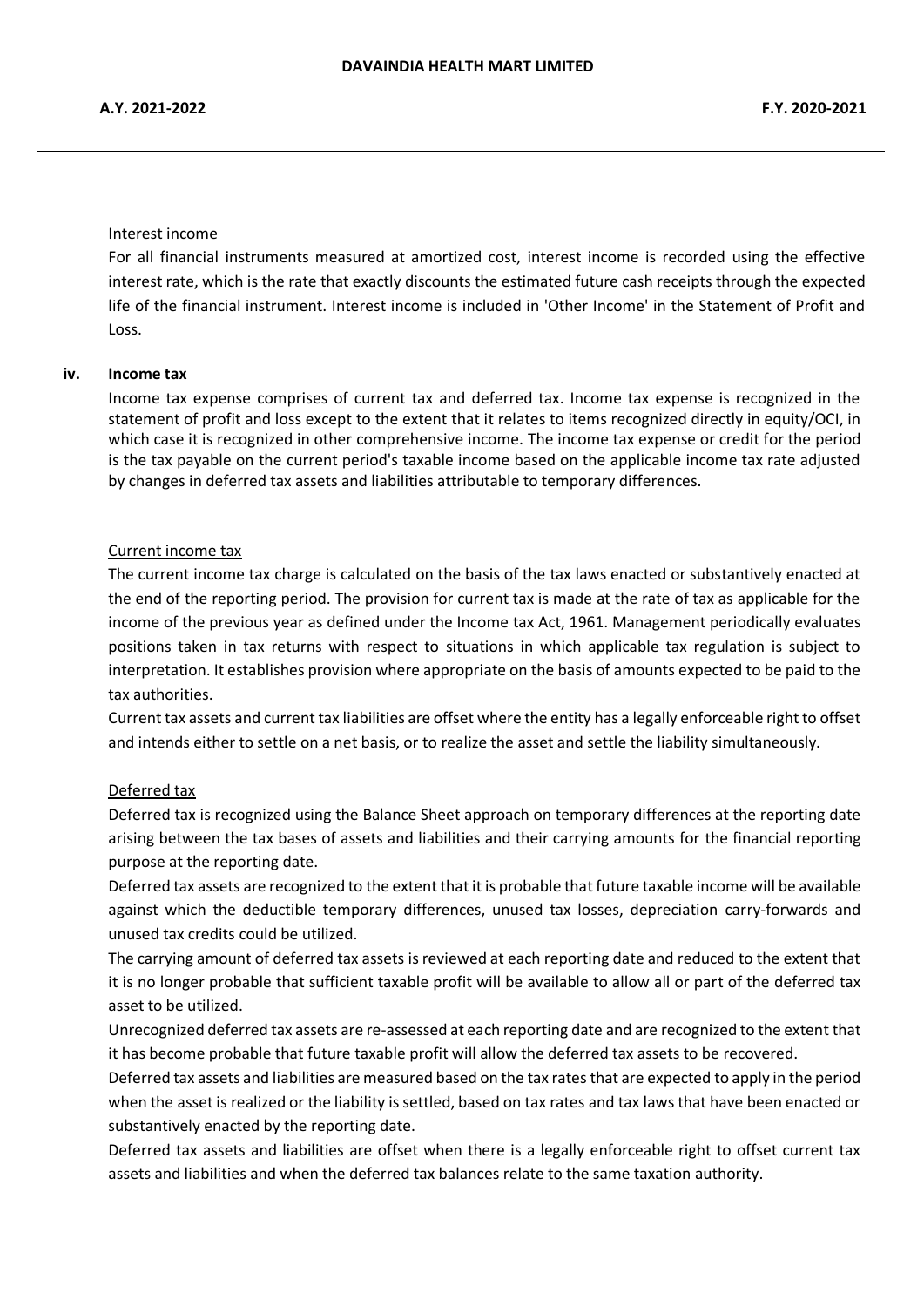#### **A.Y. 2021-2022 F.Y. 2020-2021**

Current and deferred tax is recognized in Statement of Profit and Loss, except to the extent that it relates to items recognized in other comprehensive income or directly in equity. In this case, the tax is also recognized in other comprehensive income or directly in equity, respectively.

# **v. Cash and cash equivalents**

The Company considers all highly liquid financial instruments which are readily convertible into known amounts of cash that are subject to an insignificant risk of change in value and having original maturities of three months or less from the date of purchase, to be cash equivalents.

# **vi. Financial instruments:**

A financial instrument is any contract that gives rise to a financial asset of one entity and a financial liability or equity instrument of another entity.

Financial assets and liabilities are recognized when the Company becomes a party to the contractual provisions of the instrument.

#### **Financial assets:**

#### **Classification**

The Company classifies its financial assets in the following measurement categories:

 -those to be measured subsequently at fair value (either through other comprehensive income, or through the Statement of Profit and Loss), and

-those measured at amortized cost.

The classification depends on the entity's business model for managing the financial assets and the contractual terms of the cash flows.

#### **Initial recognition and measurement**

Financial assets are recognized when the Company becomes a party to the contractual provisions of the instrument. Financial assets are recognized initially at fair value plus, in the case of financial assets not recorded at fair value through Profit and Loss, transaction costs that are attributable to the acquisition of the financial asset. Transaction costs of financial assets carried at fair value through Profit and Loss are expensed in the Statement of Profit and Loss.

#### **Subsequent measurement**

After initial recognition, financial assets are measured at: fair value (either through other comprehensive income or through Profit and Loss), or amortized cost.

# **vii. Financial liabilities:**

#### **Initial recognition and measurement**

Financial liabilities are initially measured at its fair value plus or minus, in the case of a financial liability not at FVTPL, transaction costs that are directly attributable to the issue/origination of the financial liability.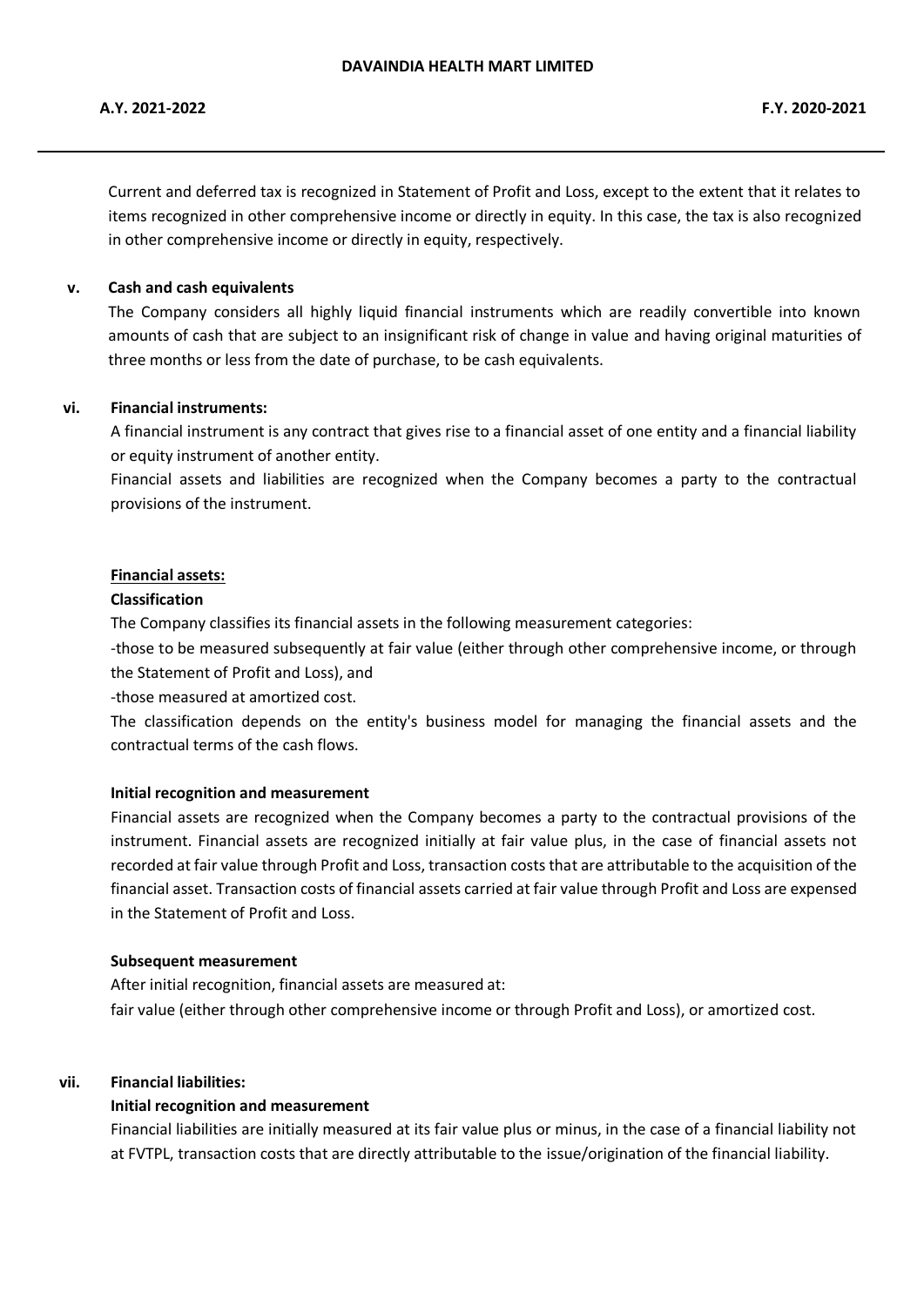# **A.Y. 2021-2022 F.Y. 2020-2021**

#### **Subsequent measurement**

Financial liabilities are classified as measured at amortized cost or FVTPL. A financial liability is classified as at FVTPL if it is classified as held for trading, or it is a derivative or it is designated as such on initial recognition. Financial liabilities at FVTPL are measured at fair value and net gains and losses, including any interest expense, are recognized in statement of profit and loss. Other financial liabilities are subsequently measured at amortized cost using the effective interest method. Interest expense and foreign exchange gains and losses are recognized in Statement of profit and loss. Any gain or loss on de-recognition is also recognized in statement of Profit and Loss.

#### **De-recognition**

A financial liability is derecognized when the obligation specified in the contract is discharged, cancelled or expires.

#### **viii. Property, Plant and Equipment (PPE)**

Items of Property, plant and equipment acquired or constructed are initially recognized at historical cost net of recoverable taxes, duties, trade discounts and rebates, less accumulated depreciation and impairment loss, if any. The historical cost of Property, plant and equipment comprises of its purchase price, borrowing costs and adjustment arising for exchange rate variations attributable to the assets, including any cost directly attributable to bringing the assets to their working condition for their intended use.

Capital Work-in-Progress represents Property, plant and equipment that are not ready for their intended use as at the reporting date.

Subsequent costs are included in the asset's carrying amount or recognized as a separate asset, as appropriate, only when it is probable that future economic benefits associated with the item will flow to the Company and the cost of the item can be measured reliably.

The Company identifies and determines cost of each component/part of the plant and equipment separately, if the component/part has a cost which is significant to the total cost of the plant and equipment and has useful lives that is materially different from that of the remaining plant and equipment.

The carrying amount of any component accounted for as a separate asset is derecognized when replaced. All other repairs and maintenance are charged to the Statement of Profit and Loss during the year in which they are incurred.

Gains and losses arising from de-recognition of PPE are measured as the difference between the net disposal proceeds and the carrying amount of the asset and are recognized in the Statement of Profit and Loss when the asset is derecognized.

Depreciation methods, estimated useful lives and residual values:

Depreciation is provided, pro-rata for the period in use, on the written down value method based on the respective estimate of useful lives given below. Estimated useful lives of assets are determined based on technical parameters/assessments.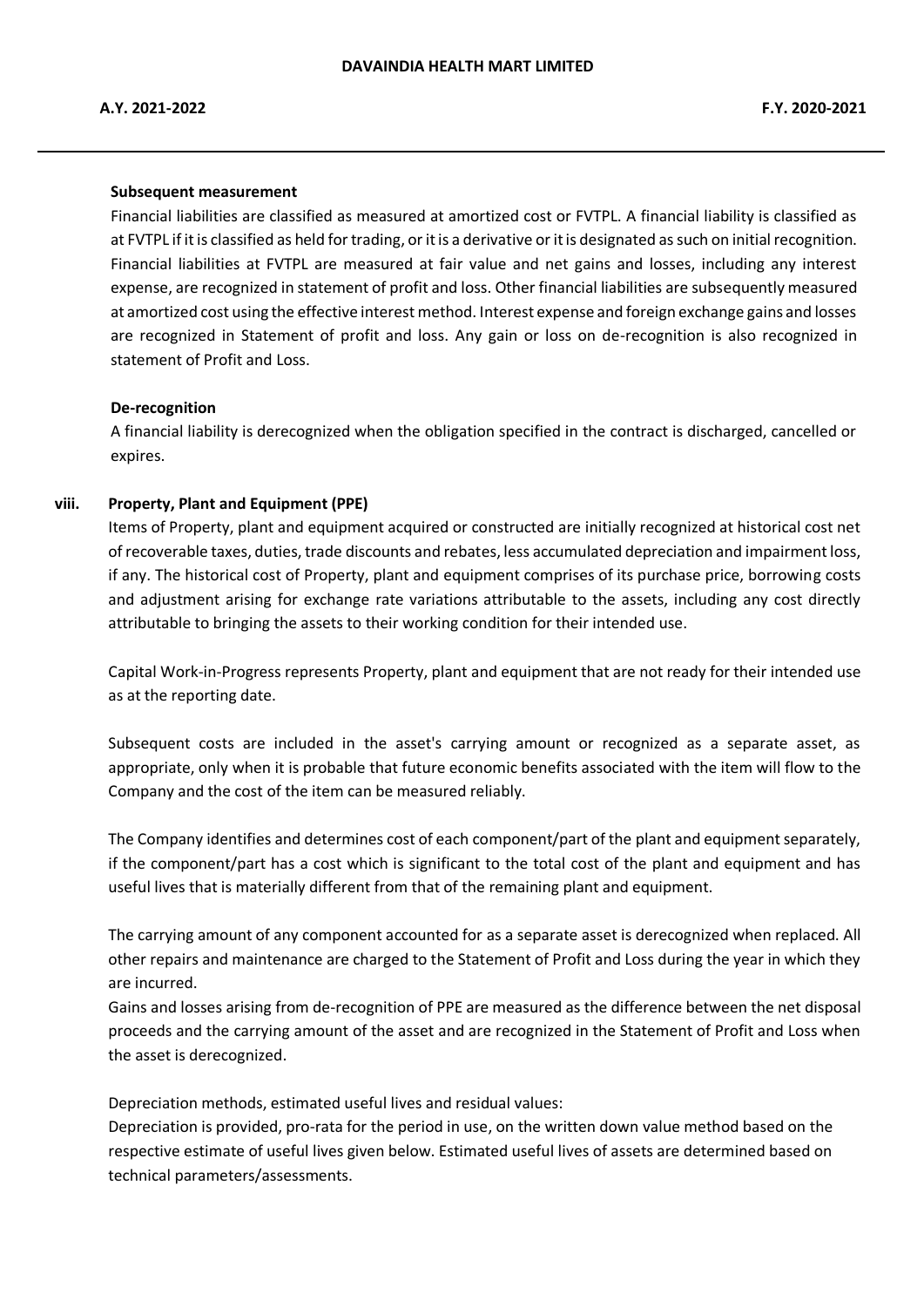The Management believes that useful lives currently used, which is prescribed under Part C of Schedule II to the Companies Act, 2013, fairly reflects its estimate of the useful lives and residual values of PPE.

Estimated useful lives, residual values and depreciation methods are reviewed annually, taking into account commercial and technological obsolescence as well as normal wear and tear and adjusted prospectively, if appropriate.

Advances paid towards the acquisition of PPE outstanding at each Balance Sheet date is classified as capital advances under 'Other non-current assets' and cost of assets not put to use before such date are disclosed under 'Capital work-in-progress'.

#### **ix. Intangible assets**

Intangible Assets are stated at cost of acquisition net of recoverable taxes, trade discount and rebates less accumulated amortization/depletion and impairment loss, if any. Such cost includes purchase price, borrowing costs, and any cost directly attributable to bringing the asset to its working condition for the intended use, net charges on foreign exchange contracts and adjustments arising from exchange rate variations attributable to the intangible assets.

Subsequent costs are included in the asset's carrying amount or recognized as a separate asset, as appropriate, only when it is probable that future economic benefits associated with the item will flow to the entity and the cost can be measured reliably.

Gains or losses arising from de-recognition of an intangible asset are measured as the difference between the net disposal proceeds and the carrying amount of the asset and are recognized in the Statement of Profit and Loss when the asset is derecognized.

# **x. Provisions and contingent liabilities**

# **Provisions**

Provisions are recognized when there is a present legal or constructive obligation as a result of a past events, it is probable that an outflow of resources embodying economic benefits will be required to settle the obligation and there is a reliable estimate of the amount of the obligation.

If the effect of the time value of money is material, provisions are determined by discounting the expected future cash flows at a pre-tax rate that reflects current market assessments of the time value of money and the risks specific to the liability.

Where discounting is used, the increase in the provision due to the passage of time is recognized as a finance cost.

#### **Contingencies**

Contingent liabilities are disclosed in the Notes to the financial statements. Contingent liabilities are disclosed for

when there is a possible obligation arising from past events, the existence of which will be confirmed only by the occurrence or non-occurrence of one or more uncertain future events not wholly within the control of the Company, or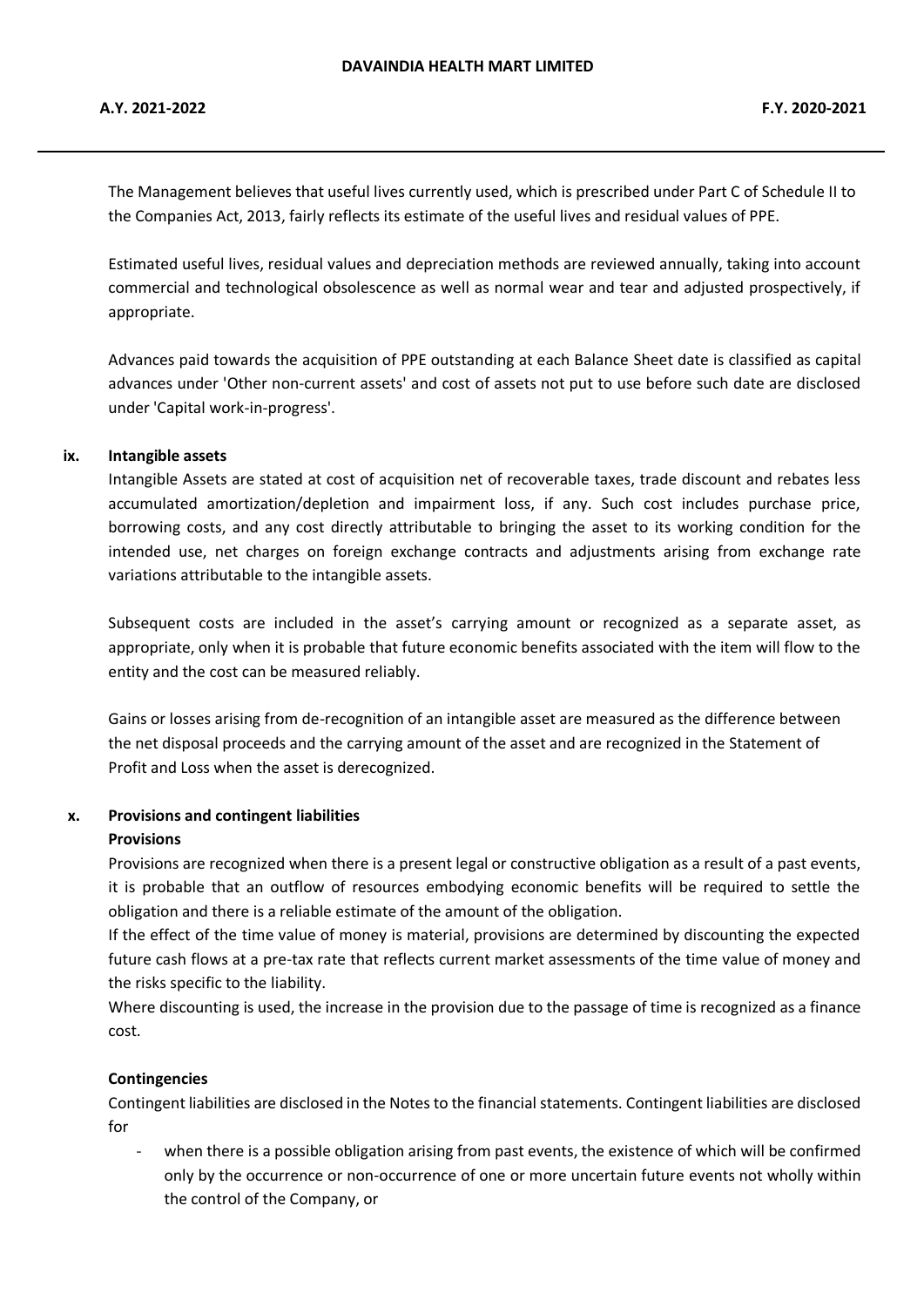#### **A.Y. 2021-2022 F.Y. 2020-2021**

a present obligation that arises from past events where it is either not probable that an outflow of resources will be required to settle the obligation or a reliable estimate of the amount cannot be made.

# **xi. Earnings per Share**

Basic earnings per share is calculated by dividing the net profit after tax for the period attributable to equity shareholders by the weighted average number of equity shares outstanding during the period. The weighted average number of equity shares outstanding during the period and for all periods presented is adjusted for events, such as bonus shares, other than the conversion of potential equity shares that have changed the number of equity shares outstanding, without a corresponding change in resources.

For the purpose of calculating diluted earnings per share, the net profit for the period attributable to equity shareholders and the weighted average number of shares outstanding during the period is adjusted for the effects of all dilutive potential equity shares.

# **xii. Leases**

At the inception of a lease, the lease arrangement is classified as either a finance lease or an operating lease, based on the substance of the lease arrangement.

#### Finance leases

A finance lease is recognised as an asset and a liability at the commencement of the lease, at the lower of the fair value of the asset or the present value of the minimum lease payments. Initial direct costs, if any, are also capitalised and, subsequent to initial recognition, the asset is accounted for in accordance with the accounting policy applicable to that asset. Minimum lease payments made under finance leases are apportioned between the finance expense and the reduction of the outstanding liability. The finance expense is allocated to each period during the lease term so as to produce a constant periodic rate of interest on the remaining balance of the liability.

#### Operating leases

Leases other than finance leases are operating leases, and the leased assets are not recognised on the Company's balance sheet. Payments made under operating leases are recognized in the statement of profit and loss over the term of the lease.

#### As a lessee

Leases in which a significant portion of the risks and rewards of ownership are retained by the lessor are classified as operating leases. Payments made under operating leases are charged to the Statement of Profit and Loss on a straight-line basis over the period of the lease except where payments are structured to increase in line with expected general inflation to compensate for the lessor's expected inflationary cost increases or another systematic basis is more representative of the time pattern in which economic benefits from the leased asset are consumed.

#### As a lessor

Lease income from operating leases where the company is a lessor is recognized in income on a straight-line basis over the lease term unless the receipts are structured to increase in line with expected general inflation to compensate for the expected inflationary cost increases or another systematic basis is more representative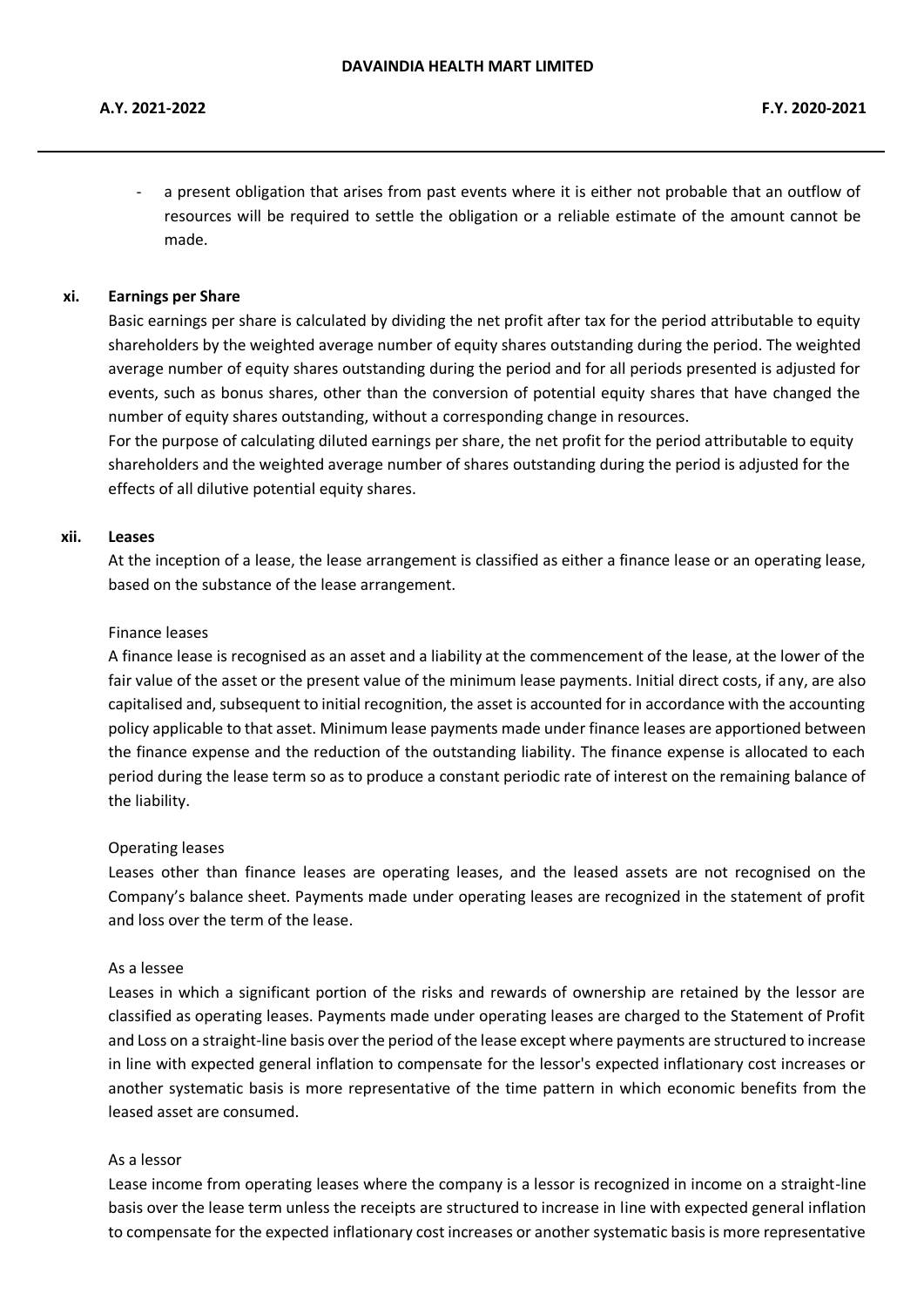of the time pattern in which economic benefits from the leased asset are consumed. The respective leased assets are included in the Balance Sheet based on their nature. Costs, including depreciation, on such leased assets are recognized as an expense in the Statement of Profit and Loss.

#### **xiii. Inventories**

All the Inventory are Valued at the cost or net realizable value whichever is low.

Total cost includes cost of purchases and other costs incurred in bringing the inventories to their present location and condition.

Net realizable value is the estimated selling price in the ordinary course of business, less estimated costs of completion and estimated costs necessary to make the sale.

#### **xiv. Employee benefits**

Short term benefits

All employee benefits payable wholly within twelve months of rendering the service are classified as short term employee benefits. Benefits such as salaries, wages, bonus, short term compensated absences and the expected cost of ex-gratia is recognized in the period in which the employee renders the related service.

# **xv. Cash flow statement**

Cash flows are reported using the Indirect Method, as set out in Ind-AS 7 'Statement of Cash Flow', whereby profit for the year is adjusted for the effects of transaction of non-cash nature, any deferrals or accruals of past or future operating cash receipts or payments and item of income or expenses associated with investing or financing cash flows. The cash flows from operating, investing and financing activities of the Company are segregated.

**Signatures to Notes 1 to 23 For and on behalf of the Board Priyanka Savaliya & Co.**

**Chartered Accountants** 

**Sd/- Sd/- Himanshu M. Zota Moxesh K. Zota Sd/- (Director) (Director) CA. Priyanka Savaliya (Din : 01097722) (Din : 07625219) Proprietor 34,Ichhanath Umra, 8D,Lal Bunglow, Surat., Athwalines, Surat.,** 

**Date: 10/06/2021 Place : Surat**

**M. No. 177563 Firm No. 146606W**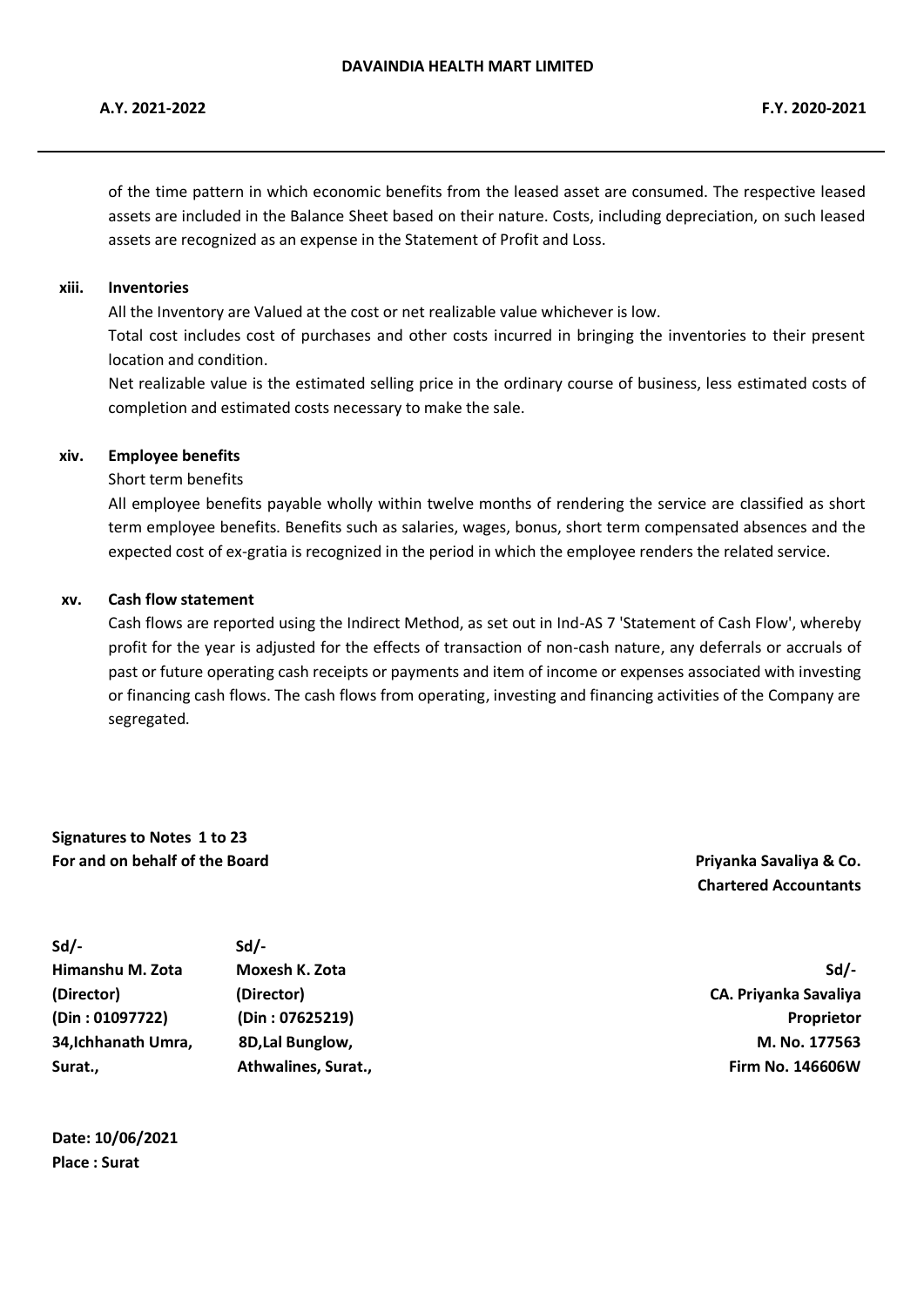**Notes forming part of Standalone financial statements as at and for the year ended 31st March, 2021**

# **3 Property, plant and equipment**

|                                  |                   |                  | (` in Lakhs)  |
|----------------------------------|-------------------|------------------|---------------|
| Cost                             | <b>Office</b>     | <b>Furniture</b> | <b>Total</b>  |
|                                  | <b>Equipments</b> | and Fixtures     | <b>Amount</b> |
| As at April 1, 2019              |                   |                  |               |
| <b>Additions</b>                 |                   |                  |               |
| <b>Disposals</b>                 |                   |                  |               |
| As at March 31, 2020             |                   |                  |               |
| <b>Additions</b>                 | 3.25              | 5.29             | 8.54          |
| <b>Disposals</b>                 |                   |                  |               |
| Adjustments                      |                   |                  |               |
| As at March 31, 2021             | 3.25              | 5.29             | 8.54          |
|                                  |                   |                  |               |
| <b>Accumulated depreciation</b>  | <b>Office</b>     | <b>Furniture</b> | <b>Total</b>  |
|                                  | <b>Equipments</b> | and Fixtures     | <b>Amount</b> |
| As at April 1, 2019              |                   |                  |               |
| Depreciation charge for the year |                   |                  |               |
| <b>Disposals</b>                 |                   |                  |               |
| As at March 31, 2020             |                   |                  |               |
| Depreciation charge for the year | 0.12              | 0.07             | 0.19          |
| <b>Disposals</b>                 |                   |                  |               |
| As at March 31, 2021             | 0.12              | 0.07             | 0.19          |
|                                  |                   |                  |               |
| <b>Net Block</b>                 | <b>Office</b>     | <b>Furniture</b> | <b>Total</b>  |
|                                  | <b>Equipments</b> | and Fixtures     | Amount        |
| As at March 31, 2021             | 3.13              | 5.22             | 8.35          |
| As at March 31, 2020             |                   |                  |               |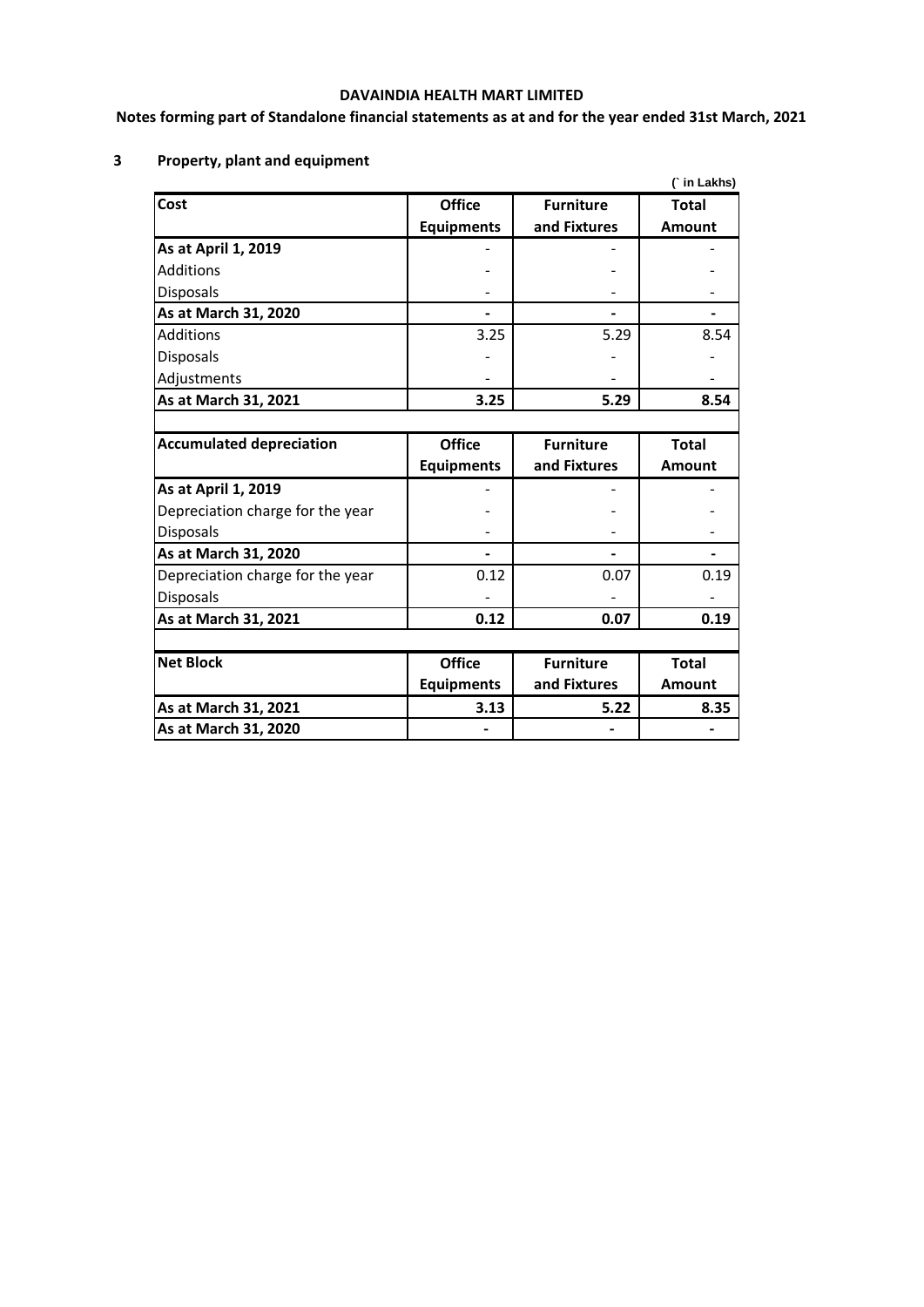# **Notes forming part of Standalone financial statements as at and for the year ended 31st March, 2021**

|                |                                                                         | As at 31.03.2021     | As at 31.03.2020     |
|----------------|-------------------------------------------------------------------------|----------------------|----------------------|
| Note No.       | <b>PARTICULARS</b>                                                      | Amount ` in lakhs    | Amount ` in lakhs    |
| 4              | <b>Non-Current Investments</b>                                          |                      |                      |
|                | <b>Other Non-Current Investments</b>                                    |                      |                      |
|                | <b>YES Bank Fixed Deposit</b>                                           | 0.34                 |                      |
|                | Total                                                                   | 0.34                 |                      |
|                |                                                                         |                      |                      |
| 6              | <b>Inventories</b>                                                      |                      |                      |
|                | Stock-in-Trade                                                          | 5.47                 |                      |
|                | Total                                                                   | 5.47                 |                      |
|                | <b>Mode of Valuation.</b>                                               |                      |                      |
|                | Stock in Trade: Valued at cost or net realizable value whichever is low |                      |                      |
|                |                                                                         |                      |                      |
| $\overline{ }$ | <b>Trade Receivables</b>                                                |                      |                      |
|                | (Unsecured and Considered Good)                                         |                      |                      |
|                | <b>Trade Receivables</b>                                                | 0.02                 |                      |
|                | <b>Total</b>                                                            | 0.02                 |                      |
|                |                                                                         |                      |                      |
| 8              | <b>Cash and Cash Equivalents</b>                                        |                      |                      |
|                | Cash on Hand                                                            | 0.20                 |                      |
|                | Total                                                                   | 0.20                 |                      |
|                |                                                                         |                      |                      |
| 9              | Bank balance other than cash and cash equivalents                       |                      |                      |
|                | Balance with Bank (YES Bank)                                            | 1.38                 | 10.00                |
|                | <b>Total</b>                                                            | 1.38                 | 10.00                |
|                |                                                                         |                      |                      |
| 10             | Loans                                                                   |                      |                      |
|                | (Unsecured and Considered Good)                                         |                      |                      |
|                | <b>Others</b>                                                           | 5.08                 | 0.10                 |
|                | Total                                                                   | 5.08                 | 0.10                 |
|                |                                                                         |                      |                      |
| 11             | <b>Other Current Assets</b>                                             |                      |                      |
|                | <b>Balances with Govt. Authorities</b>                                  | 2.49                 |                      |
|                | Total                                                                   | 2.49                 |                      |
|                |                                                                         |                      |                      |
| 12             | <b>Equity Share Capital</b>                                             |                      |                      |
|                | <b>Share Capital:</b>                                                   |                      |                      |
|                | <b>Authorised Share Capital</b>                                         |                      |                      |
|                | 250000 Equity Shares of Rs. 10/- each                                   |                      |                      |
|                | (Pre. Yr. 250000 Equity Shares of Rs. 10/- each)                        | 25.00                | 25.00                |
|                |                                                                         |                      |                      |
|                | Issued, Subscribed and Paid up                                          |                      |                      |
|                | 100000 Equity Shares of Rs. 10/- each                                   |                      |                      |
|                | (Pre. Yr. 100000 Equity Shares of Rs. 10/- each)                        | 10.00                | 10.00                |
|                | Total                                                                   | 10.00                | 10.00                |
|                |                                                                         |                      |                      |
|                |                                                                         |                      |                      |
|                | A. Movements in equity share capital :                                  | <b>No. of Shares</b> | <b>No. of Shares</b> |
|                | <b>Authorised Shares</b>                                                | 31st March, 2021     |                      |
|                |                                                                         |                      | 31st March, 2020     |
|                | Previous Year                                                           | 2,50,000             |                      |
|                | Increase during the year                                                |                      | 2,50,000             |
|                | <b>Current Year</b>                                                     | 2,50,000             | 2,50,000             |
|                |                                                                         | <b>No. of Shares</b> | <b>No. of Shares</b> |
|                | Issued, Subscribed and fully paid                                       | 31st March, 2021     | 31st March, 2020     |
|                | Number of shares at the beginning                                       | 1,00,000             |                      |
|                | Add: Addition during the year                                           |                      | 1,00,000             |
|                | Number of shares at the end                                             | 1,00,000             | 1,00,000             |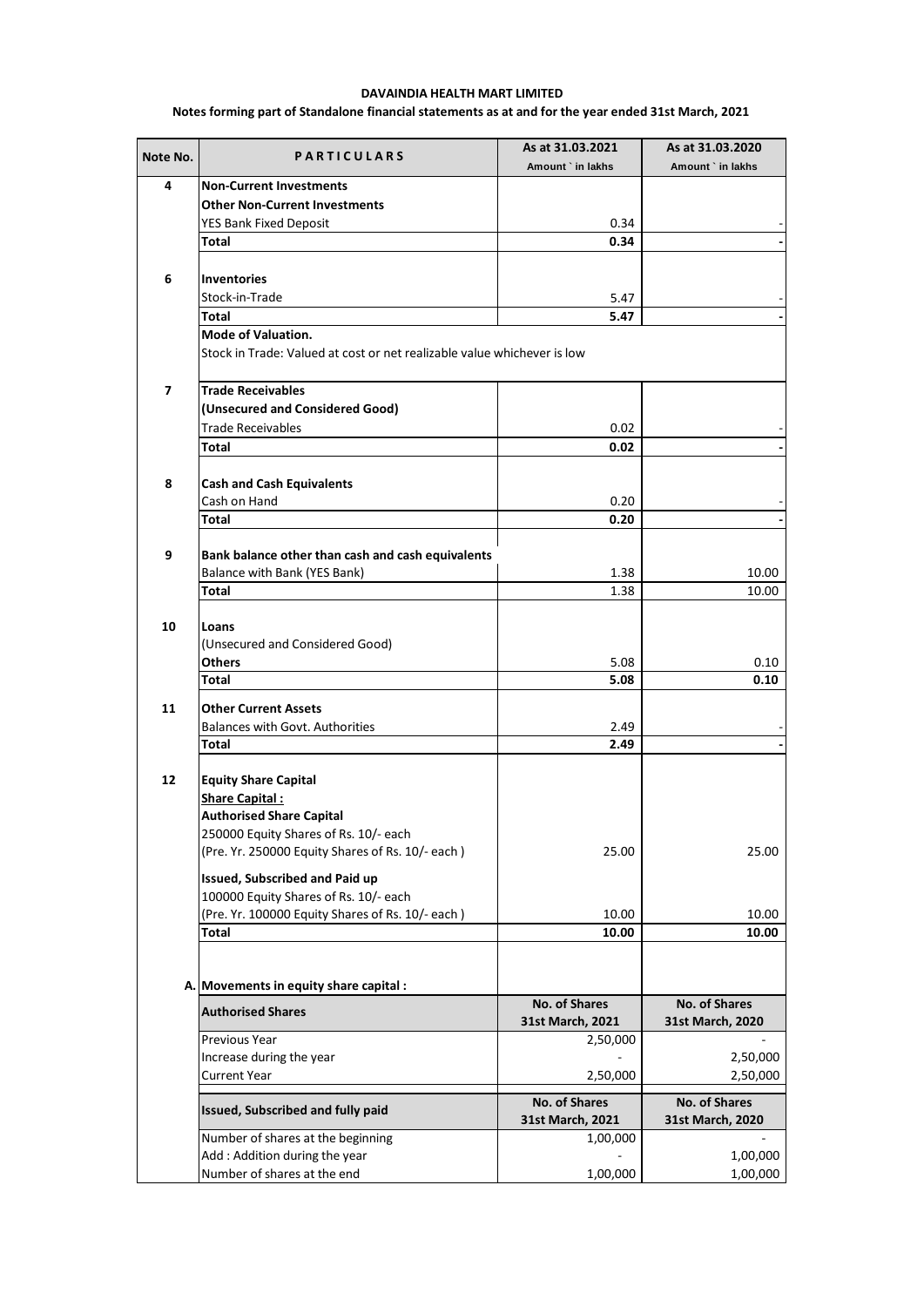# **Notes forming part of Standalone financial statements as at and for the year ended 31st March, 2021**

| Note No. | <b>PARTICULARS</b>                                                      | As at 31.03.2021            |        | As at 31.03.2020                             |        |
|----------|-------------------------------------------------------------------------|-----------------------------|--------|----------------------------------------------|--------|
|          |                                                                         | Amount ` in lakhs           |        | Amount ` in lakhs                            |        |
|          | B. Details of shareholders holding more than 5% shares in the Company : |                             |        |                                              |        |
|          | <b>Name</b>                                                             | No. of Shares with<br>Ratio |        | No. of Shares with Ratio<br>31st March, 2020 |        |
|          |                                                                         | 31st March, 2021            |        |                                              |        |
|          |                                                                         | No. of Share                | %      | No. of Share                                 | %      |
|          | Zota Health Care Limited                                                | 99,994                      | 99.99  | 99,994                                       | 99.99  |
| 13       | <b>Other Equity</b>                                                     |                             |        |                                              |        |
|          | a. Retained Earnings                                                    |                             |        |                                              |        |
|          | Opening balance                                                         |                             | (1.66) |                                              |        |
|          | Profit for the year                                                     |                             | (4.50) |                                              | (1.66) |
|          | b. Other comprehensive income of the year                               |                             |        |                                              |        |
|          | <b>Closing Balance</b>                                                  |                             | (6.16) |                                              | (1.66) |
|          |                                                                         |                             |        |                                              |        |
| 14       | <b>Borrowings - Current</b>                                             |                             |        |                                              |        |
|          | <b>Unsecured-At Amortised Cost</b>                                      |                             |        |                                              |        |
|          | Loan from Zota Health Care Limited                                      |                             | 10.04  |                                              |        |
|          | <b>Total</b>                                                            |                             | 10.04  |                                              |        |
| 15       | <b>Other Current Liabilities</b>                                        |                             |        |                                              |        |
|          | <b>Statutory Liabilities</b>                                            |                             | 0.08   |                                              |        |
|          | Others                                                                  |                             | 0.15   |                                              | 1.28   |
|          | Zota Healthcare Limited                                                 |                             | 0.15   |                                              | 1.28   |
|          | <b>Total</b>                                                            |                             | 0.23   |                                              | 1.28   |
|          |                                                                         |                             |        |                                              |        |
| 16       | <b>Provisions - Current</b>                                             |                             |        |                                              |        |
|          | Provision for Employee Benefits                                         |                             | 0.38   |                                              |        |
|          | Others                                                                  |                             | 1.03   |                                              |        |
|          | <b>Total</b>                                                            |                             | 1.41   |                                              |        |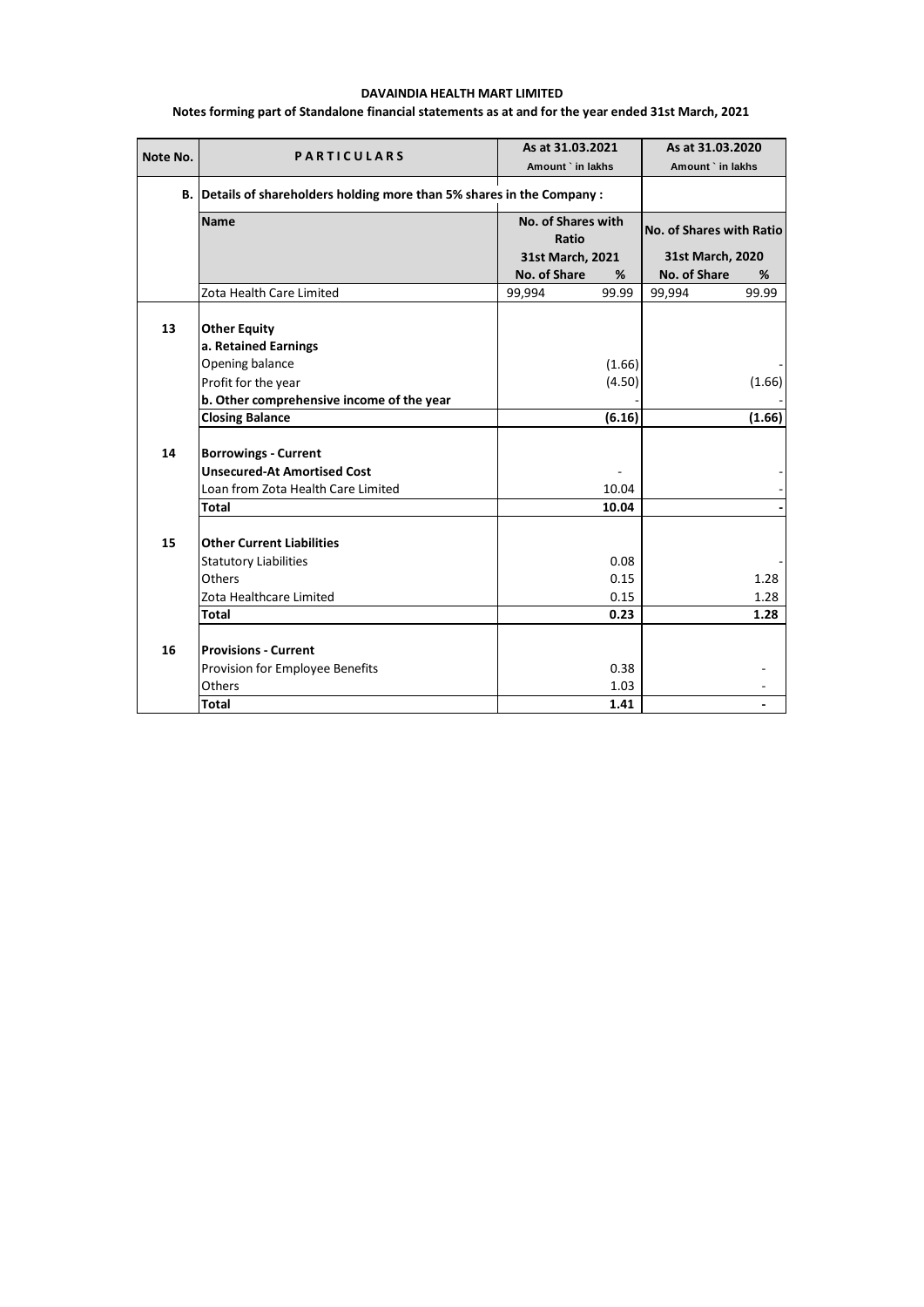**Notes forming part of Standalone financial statements as at and for the year ended 31st March, 2021**

# **5 Deferred Tax Liability / (Asset)**

| <b>Particulars</b>                                     | 31st March, 2021<br>in Lakhs | 31st March, 2020<br>in Lakhs |
|--------------------------------------------------------|------------------------------|------------------------------|
| Deferred Tax Liabilities                               |                              |                              |
| Property, plant and equipments, Intangible Assets      | 0.07                         |                              |
| Sub Total (a)                                          | 0.07                         |                              |
| Deferred Tax Assets                                    |                              |                              |
| Items allowable for tax purpose on payments/adjustment | (0.42)                       |                              |
| Sub Total (b)                                          | (0.42)                       |                              |
| Total (a+b)                                            | (0.35)                       |                              |
| Recognised in Statement of Profit & Loss for the year  | (0.35)                       |                              |